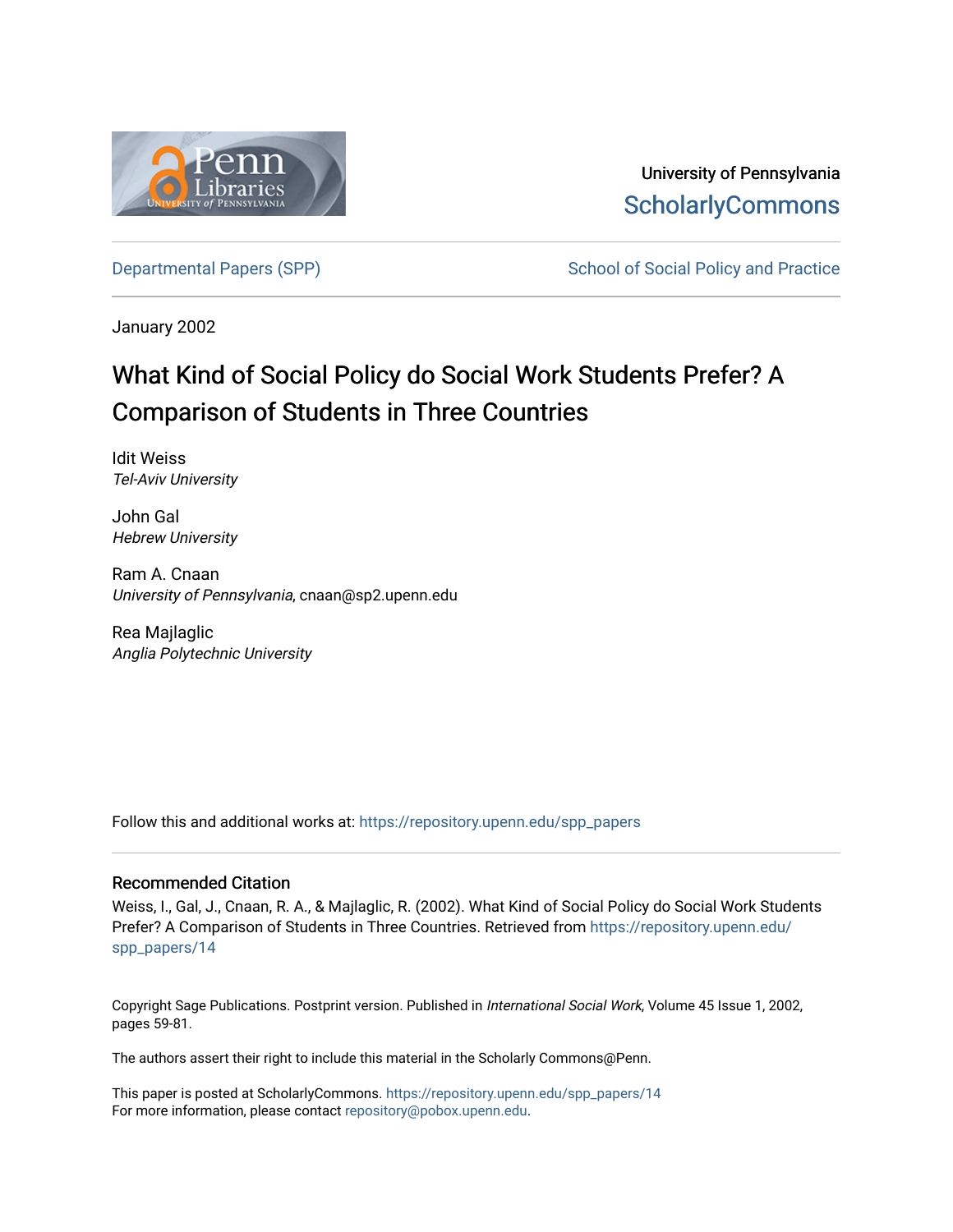# What Kind of Social Policy do Social Work Students Prefer? A Comparison of Students in Three Countries

# **Abstract**

The goal of this article is to contribute to our understanding of the way in which students at the very beginning of their social work training view the sources of social problems and the way in which society should deal with these problems. This is part of an effort to determine the contemporary role of social change in the thinking of social workers in different national settings. Traditionally, social work has regarded social change as one of its primary professional objectives. Ever since the settlement houses were first established in the late years of the 19th century, many social workers have indeed been actively involved in social action aimed at bringing about social reform for the betterment of deprived segments of society. These efforts first took place in a period during which the term "welfare state" had yet to be coined and the notion of state responsibility for social protection for the poor was not widely accepted. Nevertheless, the conviction of these early social workers that social conditions were the prime cause of deprivation and poverty led them to actively seek improved social legislation and programs (Addams, 1910: Leighninger and Midgley, 1997).

# **Comments**

Copyright Sage Publications. Postprint version. Published in International Social Work, Volume 45 Issue 1, 2002, pages 59-81.

The authors assert their right to include this material in the Scholarly Commons@Penn.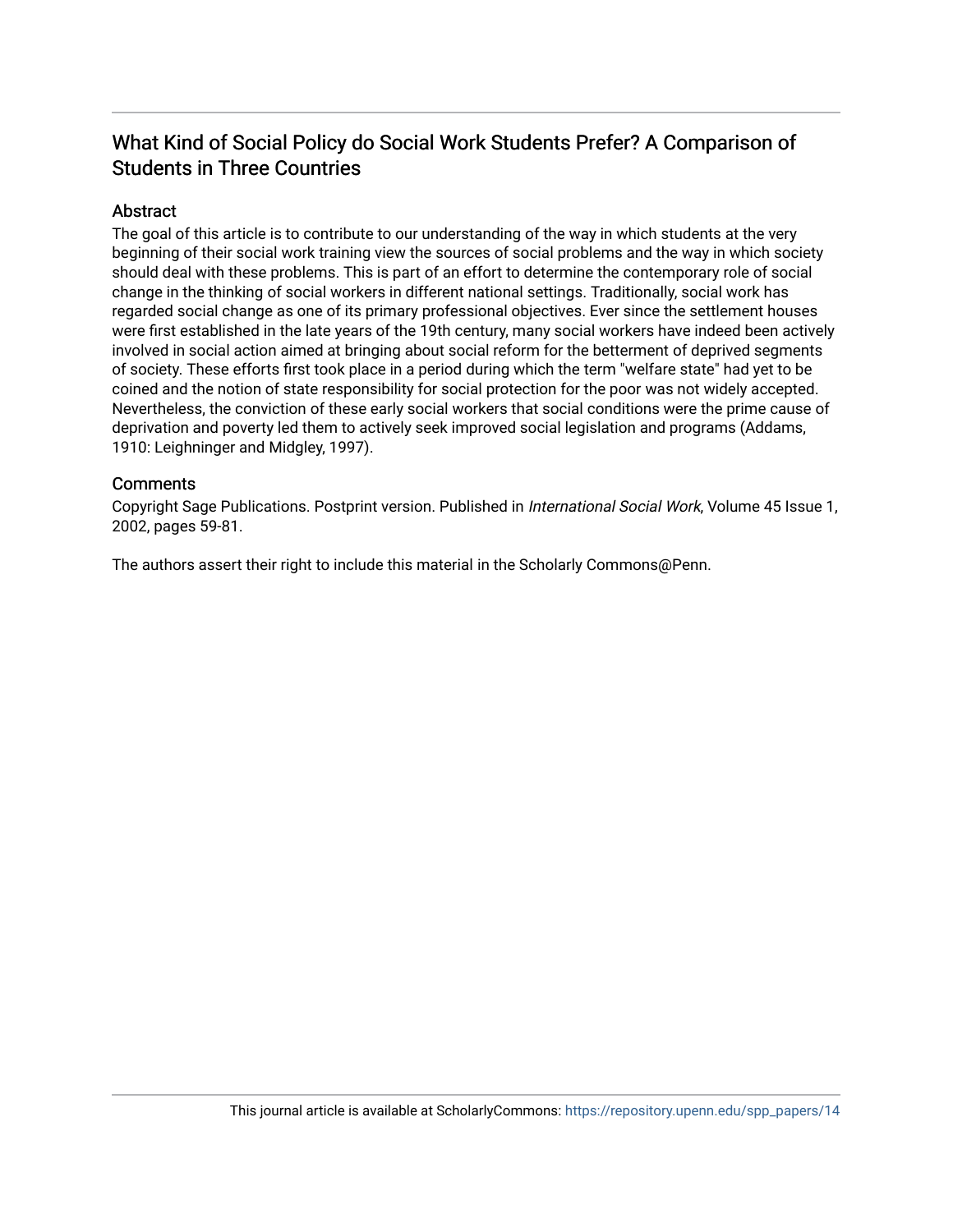Sage Publications: London, Thousand Oaks, CA and New Delhi 0020-8728[200201]45:1:59-81: 020320

# What kind of social policy do social work students prefer?

S

A comparison of students in three countries

#### Idit Weiss, John Gal, Ram Cnaan and Rea Majlaglic

The goal of this article is to contribute to our understanding of the way in which students at the very beginning of their social work training view the sources of social problems and the way in which society should deal with these problems. This is part of an effort to determine the contemporary role of social change in the thinking of social workers in different national settings. Traditionally, social work has regarded social change as one of its primary professional objectives. Ever since the settlement houses were first established in the late years of the 19th century, many social workers have indeed been actively involved in social action aimed at bringing about social reform for the betterment of deprived segments of society. These efforts first took place in a period during which the term 'welfare state' had yet to be coined and the notion of state responsibility for social protection for the poor was not widely accepted. Nevertheless, the conviction of these early social workers that social conditions were the prime cause of deprivation and poverty led them to actively seek improved social legislation and programs (Addams, 1910; Leighninger and Midgley, 1997).

Idit Weiss is at the Bob Shapell School of Social Work, Tel Aviv University, Israel. John Gal (to whom correspondence may be addressed) is at the Paul Baerwald School of Social Work, Hebrew University of Jerusalem, Mt Scopus, Jerusalem 91905, Israel. Ram Cnaan is Professor at the School of Social Work, University of Pennsylvania, USA. Rea Majlaglic is at Anglia Polytechnic University, UK.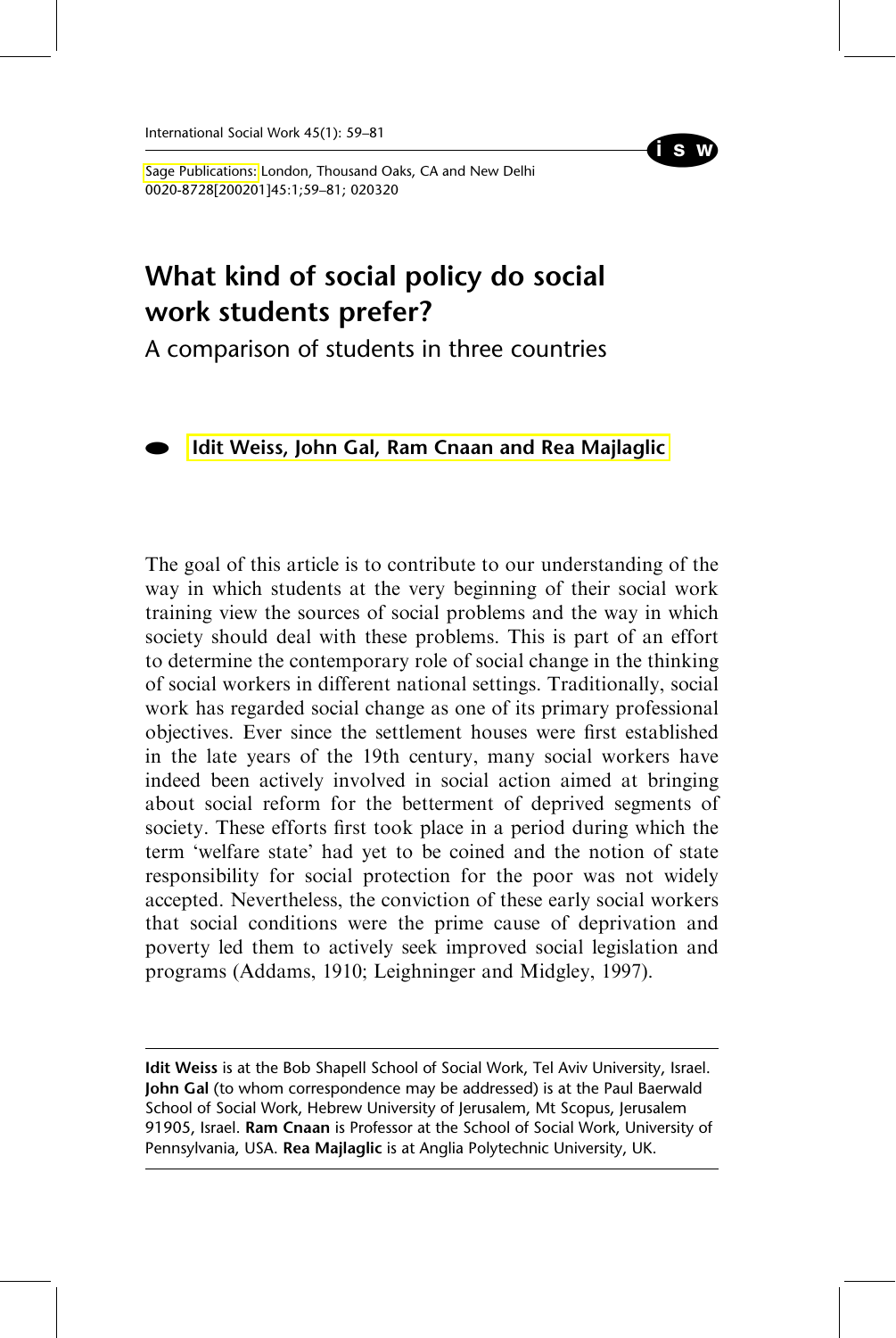In recent years, a century after the settlement house era, resolutions adopted by representative organizations of social workers in various countries and expressed in their codes of ethics have reiterated the profession's adherence to these social goals (Banks, 1995; Parsloe, 1990; Wolk, 1996). Clearly, there has been change in the way in which the aims and methods of social work have been perceived over time and between societies. However, it would appear that the foundations of this commitment to social change include, firstly, a common belief that deprivation and poverty are primarily a consequence of various structural characteristics of advanced market societies. Secondly, there is a belief that change must take the form of state intervention on behalf of the various social groups which suffer deprivation (Leighninger and Midgley, 1997). Finally, there is an assumption that social responsibility for implementing change, that will improve the lot of disadvantaged groups in society, will not come of itself but rather requires the active involvement of social workers (Benn, 1991; Jansson, 1990; Jordan, 1990; Reid and Billups, 1986).

In spite of the general agreement among social workers that social action and involvement in policy formulation are central objectives of the social work profession, in practice most social workers do not take part in activities aimed at bringing about such change. Forms of activities aimed at achieving social change, be they legislative advocacy, reform through litigation, social action or social policy analysis, are not a significant part of the repertoire of most social workers in the USA, the UK and Israel (Figueira-McDonough, 1993; Payne, 1997; Spiro et al., 1997). Rather, most social workers engage in casework or direct practice, which focuses upon providing personal assistance to individuals or families, in order to better cope with the challenges they face in the existing environment (Aviram and Katan, 1991; Payne, 1997; Reeser and Epstein, 1987). Nor do most schools of social work provide their students with either sufficient knowledge or professional tools with which to undertake this type of activity (Specht and Courtney, 1994). Policy practice is a residual field of study and training in schools of social work in these welfare states (Hindmarsh, 1992; Gal and Weiss, 2000; Wyers, 1991).

One common explanation for this gap between the pronounced macro-goals of social work and the actual forms of practice undertaken by most social workers has focused upon the core values of many of the individuals who choose the profession: that is, in contrast to the proclaimed progressive goals of the profession, in fact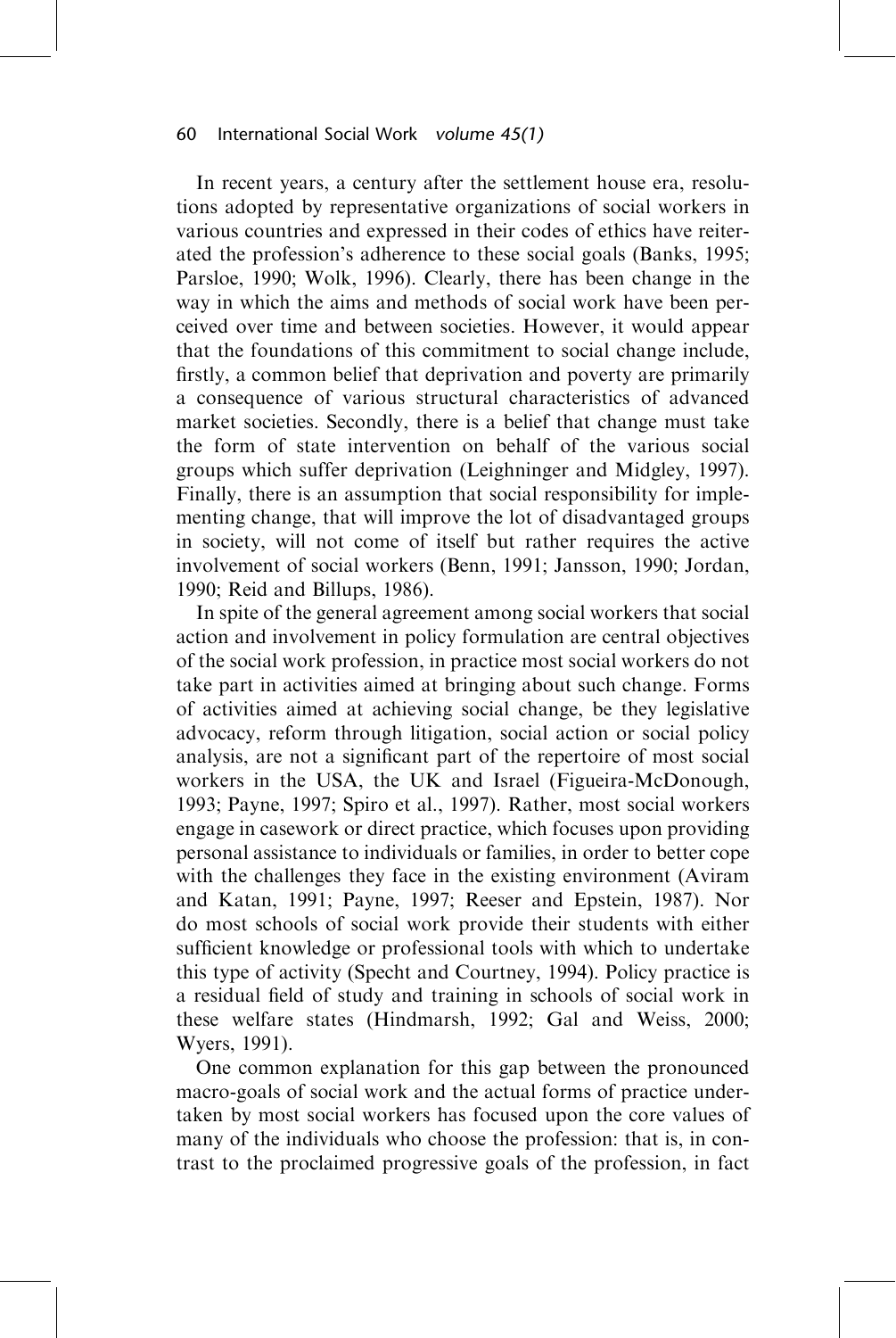most students of social work reach the profession with attitudes that accept the existing social status quo that places the blame for inequality primarily on the deprived rather than upon society (Parsloe, 1990; Witherspoon and Kloko-Philips, 1987). These views, it is claimed, reflect the dominant ideologies in welfare states in recent years, in particular that of the New Right, that emphasize individual responsibility and place a premium upon competition in the free market (Jones and Novak, 1993; Marsland, 1995; Murray, 1984). Thus it is not surprising that social work students do not express any interest in social policy during their studies, nor do they engage in policy-practice after graduation (Guttmann and Cohen, 1992: Rubin and Johnson, 1984).

However, in spite of the claims that contemporary students reach social work education with attitudes that are not conducive to involvement in social change, the empirical foundations for claims of this type are not conclusive. Indeed, a number of studies undertaken during the 1970s and 1980s found that social work students at the beginning of their training were likely to explain poverty in structural terms, that they had racial egalitarian views, and that they even held more socialistic attitudes than students in other university faculties (Bargal, 1978; Cnaan and Bergman, 1990; Davis and Proctor, 1984; Enoch, 1988; Macarov, 1981; Schwartz and Robinson, 1991). Nevertheless, most of the research on these issues took place in periods during which public support for the welfare state was strong. Moreover, concrete data on the views of social work students regarding specific policy issues, such as the role of the state in ensuring the welfare of its citizens, the redistributional goals of the welfare state, the debate between selective and universal services and the impact of social services upon individuals are very limited in the literature. Finally, none of these studies sought to provide a comparative cross-cultural framework for their findings.

This study seeks to contribute to our understanding of the conceptions regarding these issues and others that students of social work in various national settings bring with them to social work training. The study compares students of social work in four schools of social work; one each in the USA and the UK and two in Israel. The choice of these four universities was dictated by a desire to compare social work students being educated in welfare states that are different yet share some common heritages and contemporary characteristics both with regard to welfare state institutions and to the social work profession. Thus, all three welfare states are close to the more liberal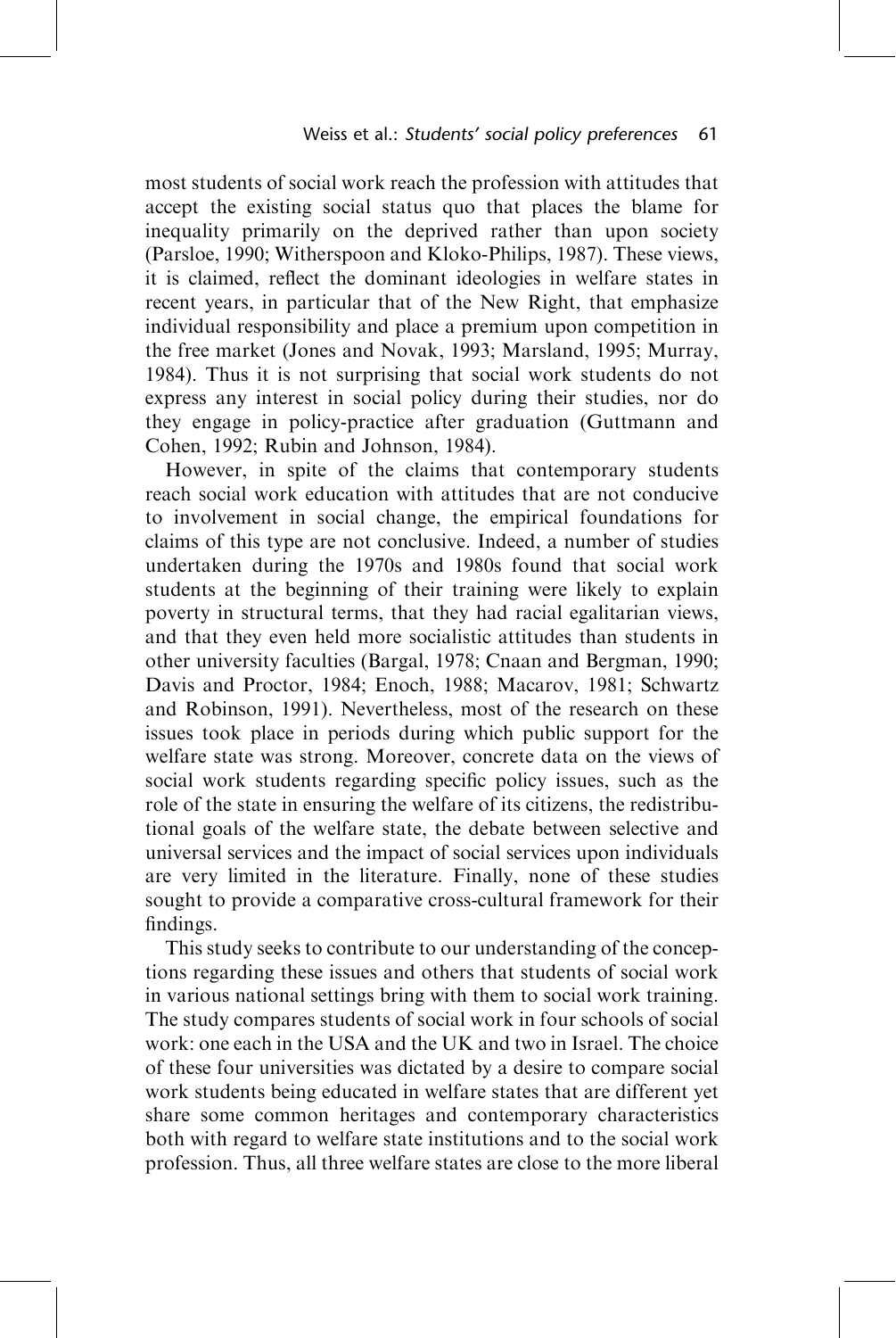welfare state model in the Esping-Andersen (1990) typology. More important, during the 1980s and early 1990s, New Right political leaders and parties held government in all three countries and sought to reform their welfare systems (Karger and Monnickendam, 1991; Pierson, 1993). In addition, there are some significant similarities and cross-cultural influences between social work and social work education in all three. In particular, the US model of social work has been very influential in the development of social work in Israel and the UK (Payne, 1997; Prager, 1988). The two Israeli schools of social work included in the study are the two leading schools in the country, but their orientations towards social work are very different. The Tel Aviv school favors a more psychological approach to the profession and is more supportive of private practice, while the Jerusalem school has traditionally been more policy-oriented and has emphasized the macro-aims of social work.

In the study there is an effort to try to determine the actual views of social work students immediately before the stage at which they embark upon their training and undergo a process of professional socialization. The study focuses upon two key questions.

- $1<sub>1</sub>$ What are the preferences of social work students with regard to social policy and explanations for the source of social problems?
- Do the preferences of social work students with regard to policy  $\overline{2}$ . and explanations vary across countries?

# **Methods**

#### Respondents

The respondents in this study included 429 first-year social work students who can be divided into four sub-groups:

- 130 students at the Tel Aviv University in Israel, comprising 1. 96 percent of all first-year students at the school of social work;
- 2. 145 students at the University of Pennsylvania, USA, 98 percent of all first-year students at the school of social work;
- 112 students at the Hebrew University in Jerusalem, Israel, com-3. prising 86 percent of the student body of first-year students at the school of social work:
- $4.$ 42 students at the Cambridge campus of the Anglia Polytechnic University in the UK, who comprise 98 percent of all the firstyear students at the school of social work.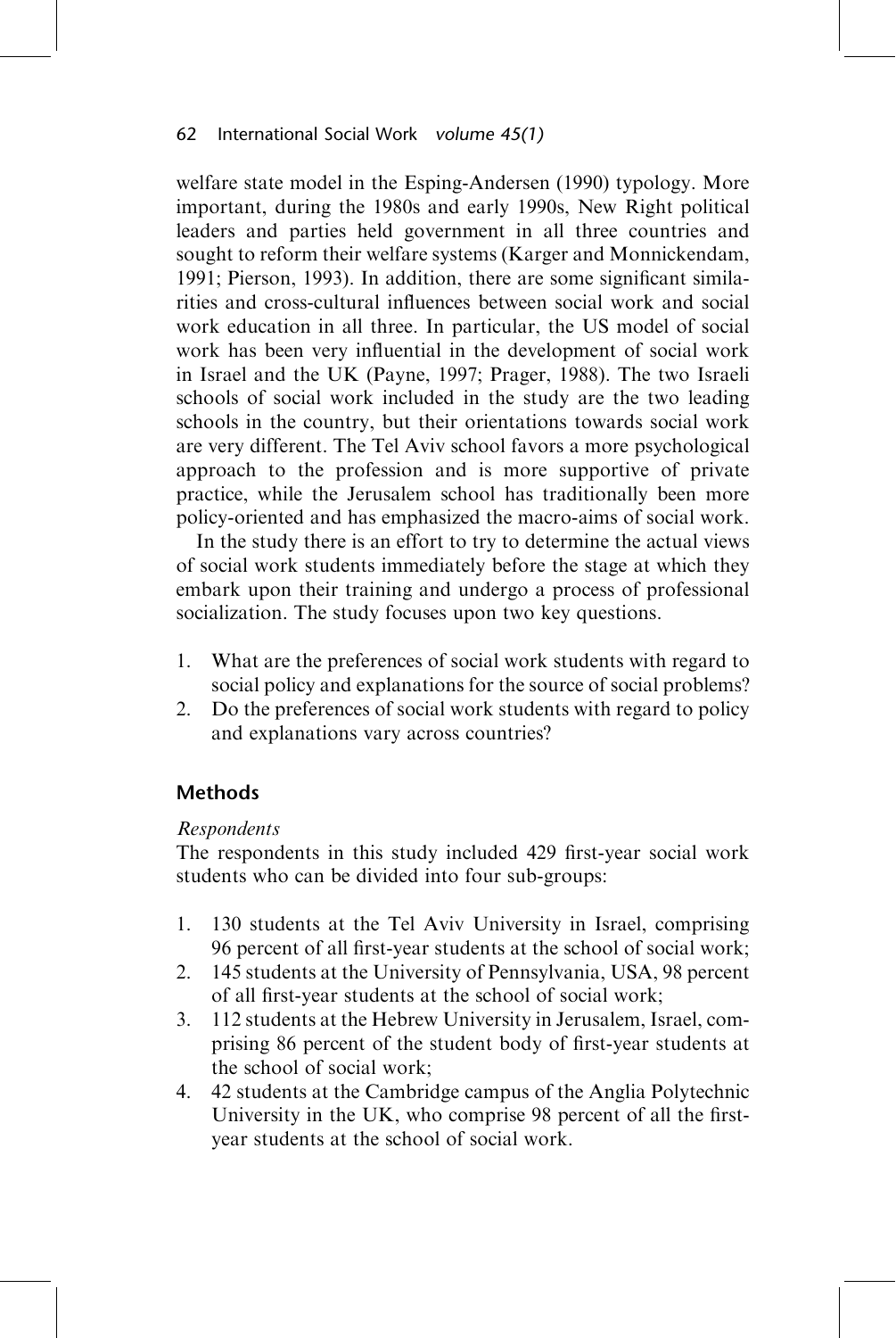The demographic characteristics of all four student groups and the results of a  $X^2$  test can be seen in Table 1. The findings in the table indicate that there were statistically significant differences between the various sub-groups with regard to all the variables, apart from that relating to work. In the  $\overline{X}^2$  analysis, no significant differences between the demographic characteristics of the Tel Aviv and Jerusalem students were found. However, differences between the Israelis, on the one hand, and the British and American students, on the other, were identified, as were differences between the British and American student groups.

As can be seen from the table, most of the participants in the study were women. The proportion of men in the student population was higher in the Anglia sub-group, followed by Pennsylvania. A large proportion of the students in all the sub-groups was unmarried. though the proportion of married students was higher in the British group than in the others. With regard to the age of the participants in the study, the proportion of younger students  $(20-22)$  was highest in the Israeli groups. By contrast, the proportion of older students (over 28) was higher in the British sample, followed by the American sample. On the whole, the students at Anglia Polytechnic were the eldest. Most of the students in all four universities worked for a living. Most of the Israeli students reported that their families' income placed them in the lower or middle classes, while in the American and British samples the incomes tended to be middleclass or higher.

#### **Instruments**

The research instruments employed in the study included two questionnaires developed by the authors specifically for this research. Identical questionnaires were distributed in all four universities, the only differences being minor changes made in formulation of some of the statements so as to accommodate cultural or institutional differences. The first questionnaire examined views on social policy issues, and the second focused on the source of social problems. Participants in the survey were asked to indicate the degree to which the statements reflected their views on a Likerttype scale ranging from 1 ('very little') to 5 ('very much'). Below is a short description of the two questionnaires.

1. The questionnaire on preferred social policy This questionnaire consisted of 22 statements, which sought to clarify attitudes toward social policy preferences (see Table 2, on pp. 66–68). In a principal components analysis, the Eigenvalue of seven factors was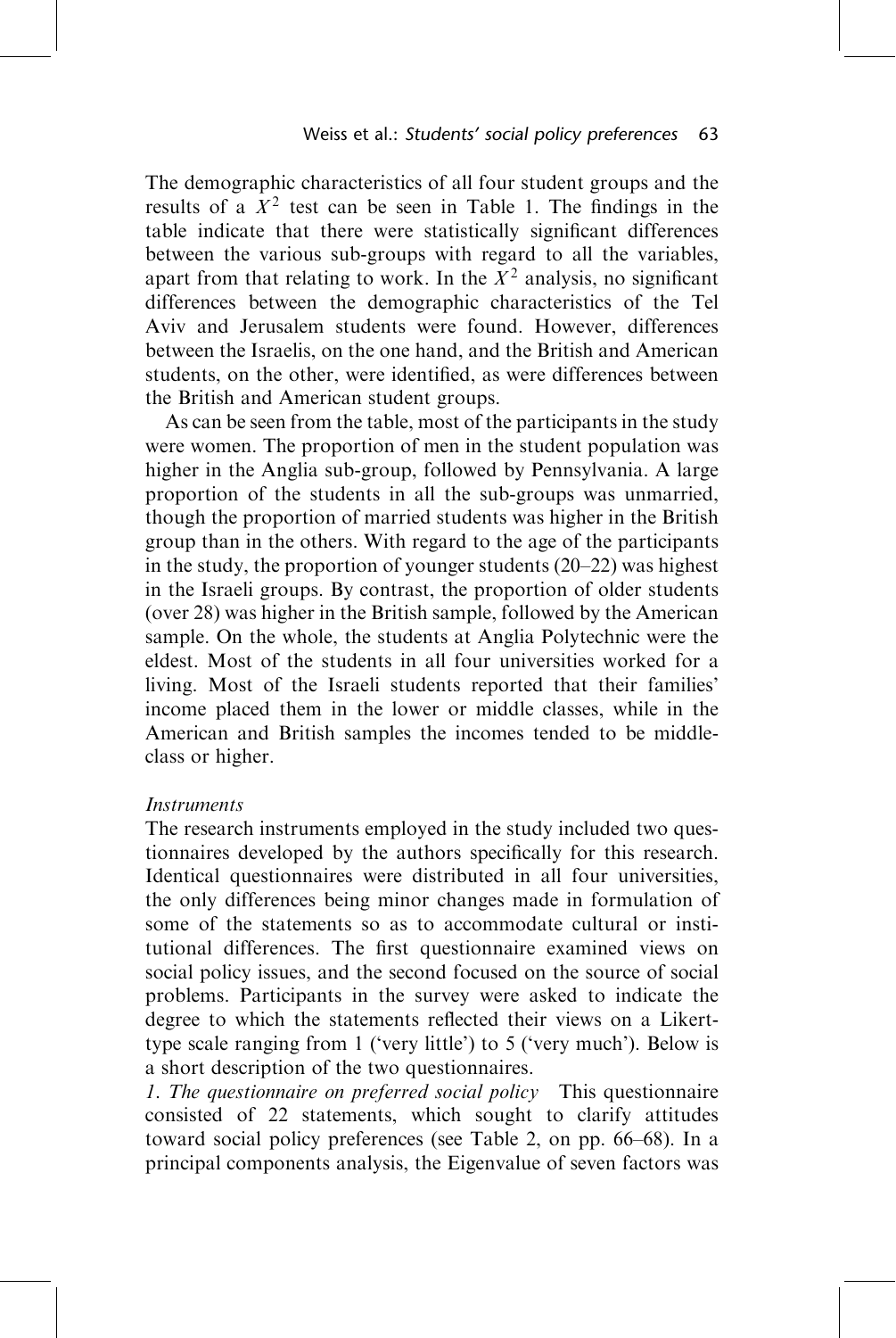| <b>Variables</b>           | <b>Values</b>  | <b>Tel Aviv</b> |               | <b>Jerusalem</b> |               | Penn. |               | Anglia           |               | $X^2$    |
|----------------------------|----------------|-----------------|---------------|------------------|---------------|-------|---------------|------------------|---------------|----------|
|                            |                | n               | $\frac{0}{0}$ | n                | $\frac{0}{0}$ | n     | $\frac{0}{0}$ | $\boldsymbol{n}$ | $\frac{0}{0}$ |          |
| Gender                     | Female         | 114             | 88            | 100              | 89            | 114   | 79            | 27               | 66            | 16.39*   |
|                            | Male           | 15              | 12            | 12               | 11            | 31    | 21            | 14               | 34            |          |
| Marital status             | Married        | 6               | 5             | 11               | 10            | 26    | 18            | 17               | 40            | $37.26*$ |
|                            | Unmarried      | 123             | 95            | 101              | 90            | 119   | 82            | 25               | 60            |          |
| Age                        | $20 - 22$      | 79              | 61            | 70               | 62            | 30    | 21            | 2                | 4             | 143.60*  |
|                            | $23 - 25$      | 36              | 28            | 32               | 29            | 48    | 33            | 8                | 19            |          |
|                            | $26 - 28$      | 9               | 7             | 6                | 5             | 21    | 15            | 6                | 14            |          |
|                            | $29+$          | 5               | 4             | $\overline{4}$   | 4             | 44    | 31            | 26               | 62            |          |
| Work                       | Yes            | 78              | 61            | 67               | 60            | 83    | 58            | 27               | 71            | 2.19     |
|                            | N <sub>0</sub> | 49              | 39            | 45               | 40            | 60    | 42            | 11               | 29            |          |
| Parent's economic position | Low            | 50              | 43            | 43               | 43            | 31    | 22            | 9                | 22.5          | 48.36*   |
|                            | Middle         | 50              | 43            | 42               | 42            | 52    | 37            | 9                | 22.5          |          |
|                            | High           | 16              | 14            | 16               | 16            | 57    | 41            | 22               | 55            |          |

Table 1 The demographic characteristics of the study population by universities and the results of the  $X^2$  test of the demographic differences

 $*_{p}$  < .001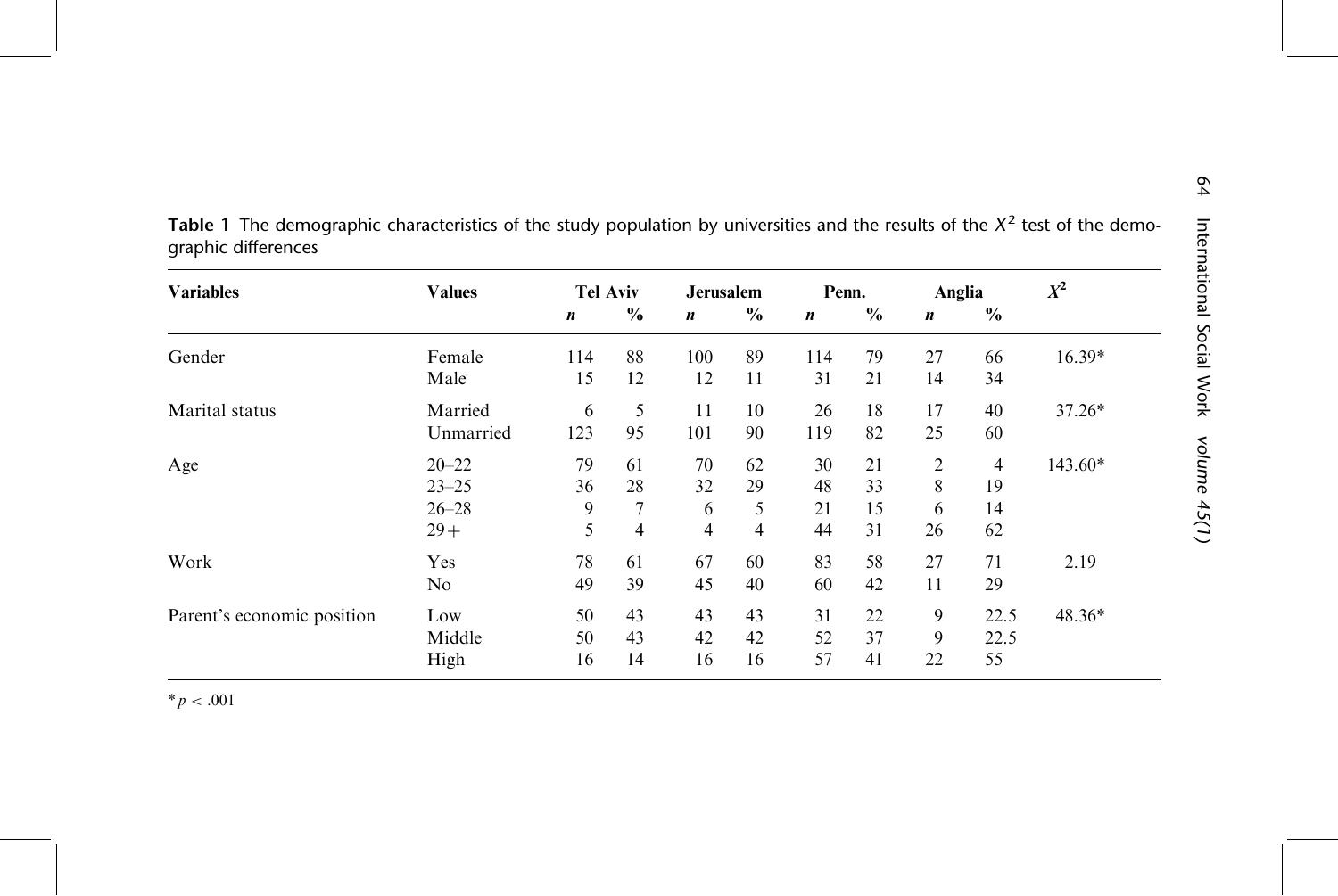greater than 1, and the factors jointly explained 64 percent of the variation. The internal consistency in each of the seven factors was reasonable and ranged between .42 and .78.

The seven factors were:

- 1. 'State responsibility for housing', which included two questions, one of which was 'Would you support the adoption of legislation ensuring the right of all citizens to housing?'.
- 'State responsibility for welfare', which included four questions, 2. one of which was 'Do you think that the state should guarantee at least a basic standard of living to all citizens?'.
- 'State responsibility for redistribution of wealth' included two  $3.$ questions, one of which was 'Do you think that the state should tax the rich more in order to increase welfare spending for the poor?'.
- 4. 'Personal willingness to finance the welfare state', which comprised four questions, one of which was 'Would you be willing to pay additional taxes so that the state could increase its welfare spending?'.
- 'Support for selective services', which consisted of three ques- $5.$ tions, one of which was 'Do you think that disability benefits should be paid to the low-income disabled only?'.
- 'Support for universal services', as expressed in three questions, 6. one of which was 'Do you think that disability benefits should be paid to all disabled regardless of their individual income?'.
- 7. The final factor was 'The negative implications of welfare services', and consisted of four questions, one of which was 'Do you think that government assistance programs to the poor encourage laziness?'.

2. The questionnaire on the source of social problems This questionnaire included 13 statements that sought to indicate the participants' views on the sources of two social problems: poverty and unemployment and delinquency (see Table 3, on p. 69). In a principal components analysis, four factors with Eigenvalues greater than I were identified. These four factors explained 57 percent of the variation

The first factor was 'A lack of personal motivation as a cause of  $1.$ unemployment/poverty'. It consisted of five questions, one of which was 'Do you agree that people are poor because they lack sufficient will power?'.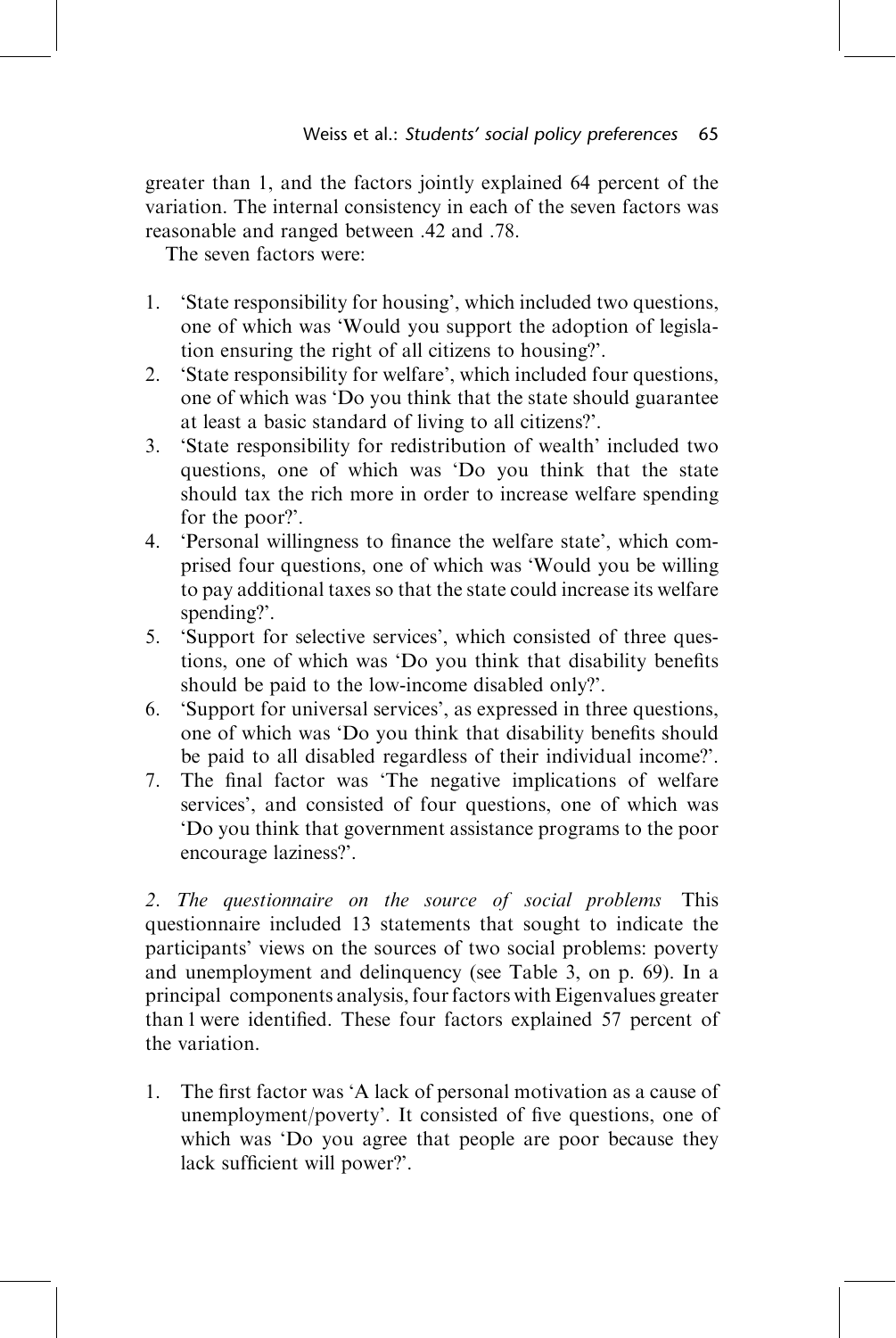| The item                                                                                                               | <b>Factor 1</b> |     | Factor 2 Factor 3 Factor 4 Factor 5 Factor 6 Factor 7 |     |  |  |
|------------------------------------------------------------------------------------------------------------------------|-----------------|-----|-------------------------------------------------------|-----|--|--|
| Would you support the adoption of legislation<br>ensuring the right of all citizens to housing?                        | .71             |     |                                                       |     |  |  |
| Would you support the adoption of a law<br>ensuring the right to sheltered housing for all<br>the elderly?             | .69             |     |                                                       |     |  |  |
| Do you think that there should be legislation<br>promising work to all citizens?                                       |                 | .83 |                                                       |     |  |  |
| Do you think that the country should guarantee<br>at least a basic standard of living to all citizens?                 |                 | .69 |                                                       |     |  |  |
| Do you think that the country should grant<br>health insurance to all citizens?                                        |                 | .57 |                                                       |     |  |  |
| Do you support the adoption of legislation<br>assuring the right of all citizens to an adequate<br>standard of living? |                 | .48 |                                                       |     |  |  |
| Do you think that the country should act to<br>lessen social gaps?                                                     |                 |     | .63                                                   |     |  |  |
| Do you think that the country should tax the rich<br>more in order to increase welfare spending for<br>the poor?       |                 |     | .52                                                   |     |  |  |
| Would you be willing to pay additional taxes in<br>order to increase resources for education?                          |                 |     |                                                       | .71 |  |  |

99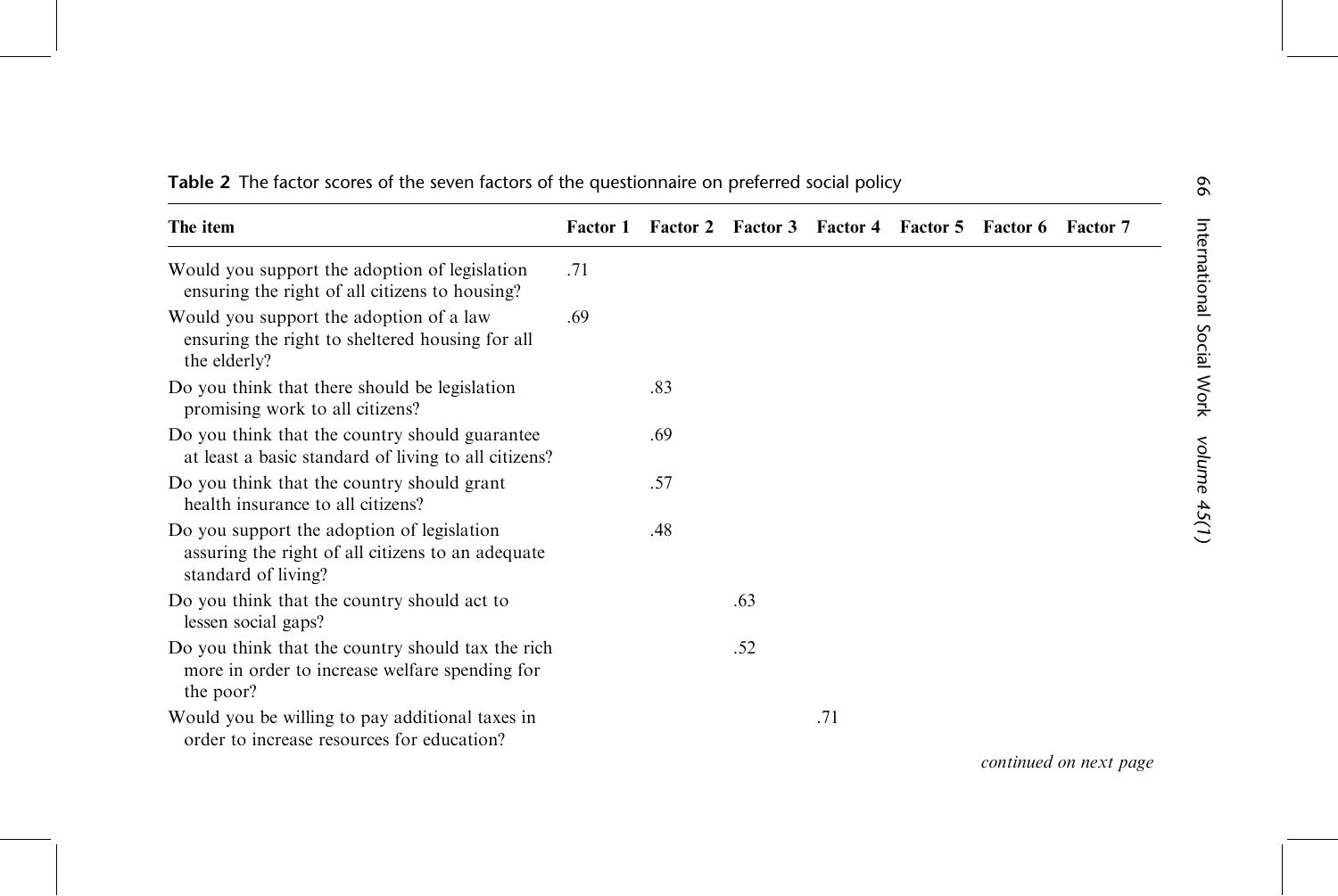Table 2 (continued)

| The item                                                                                                                               |  | Factor 1 Factor 2 Factor 3 Factor 4 Factor 5 Factor 6 Factor 7 |     |     |     |                        |
|----------------------------------------------------------------------------------------------------------------------------------------|--|----------------------------------------------------------------|-----|-----|-----|------------------------|
| Would you be willing to pay additional taxes so<br>that the country could increase its welfare<br>spending?                            |  |                                                                | .66 |     |     |                        |
| Would you be willing to pay higher social security<br>taxes in order to raise the level of social security<br>benefits?                |  |                                                                | .66 |     |     |                        |
| Would you be willing to pay higher taxes in order<br>to enable the country to introduce a national<br>health insurance system for all? |  |                                                                | .60 |     |     |                        |
| Do you think that disability benefits should be<br>paid to the low income disabled only?                                               |  |                                                                |     | .75 |     |                        |
| Do you think child allowances should be paid to<br>poor families only?                                                                 |  |                                                                |     | .74 |     |                        |
| Do you think that social security should be paid<br>to the low income elderly only?                                                    |  |                                                                |     | .59 |     |                        |
| Do you think that disability benefits should be<br>paid to all the physically disabled regardless of<br>their individual income level? |  |                                                                |     |     | .79 |                        |
| Do you think that child allowances should be<br>paid to all families with children regardless of<br>their individual income level?     |  |                                                                |     |     | .62 |                        |
|                                                                                                                                        |  |                                                                |     |     |     | continued on next page |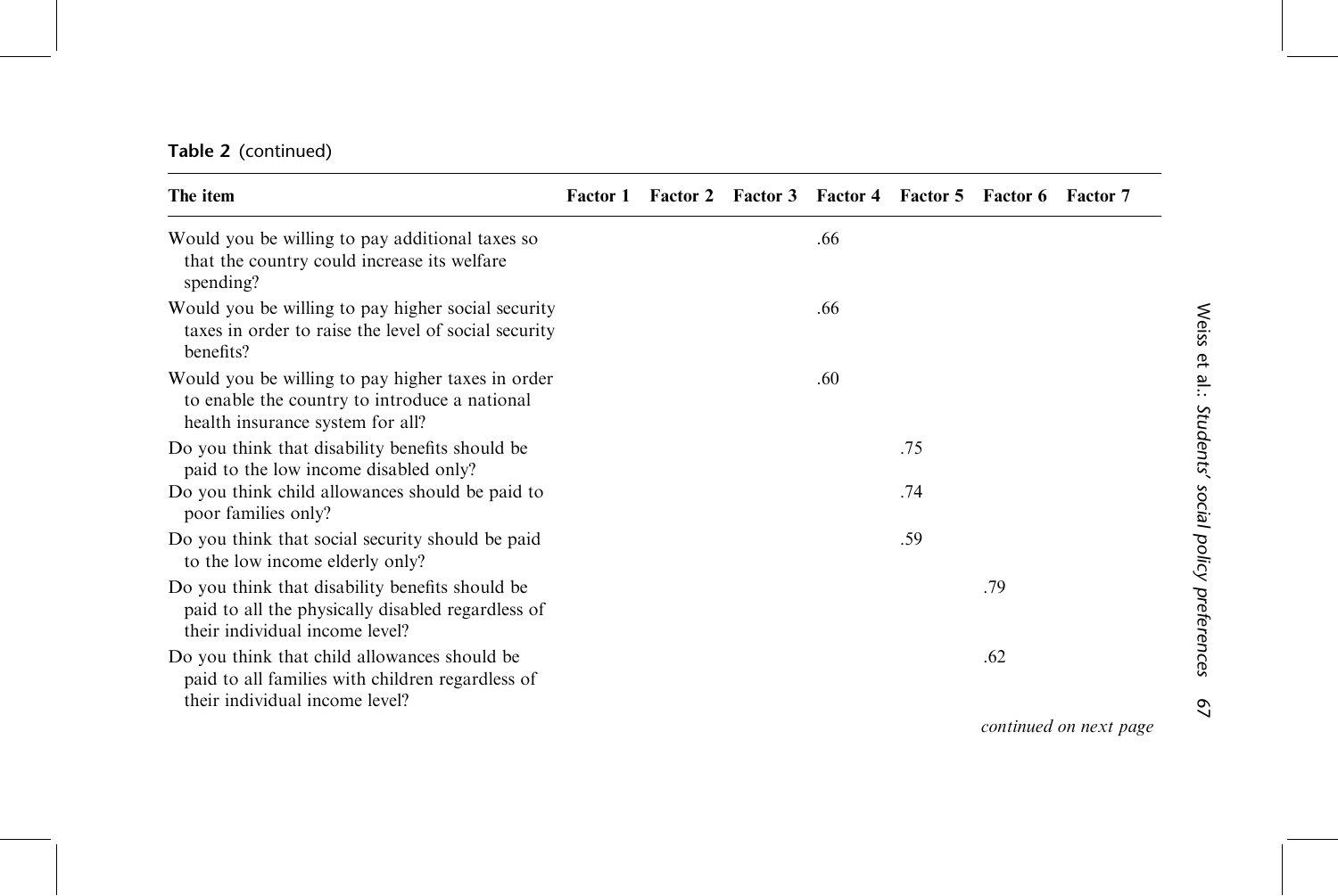|  | Table 2 (continued) |
|--|---------------------|
|--|---------------------|

| The item                                                                                                                     | <b>Factor</b> 1 |     |     |     | <b>Factor 2</b> Factor 3 Factor 4 Factor 5 Factor 6 Factor 7 |     |     |
|------------------------------------------------------------------------------------------------------------------------------|-----------------|-----|-----|-----|--------------------------------------------------------------|-----|-----|
| Do you think that all the elderly should receive<br>social security benefits regardless of their<br>individual income level? |                 |     |     |     |                                                              | .60 |     |
| Do you think that benefits to poor families<br>increase their dependence upon society?                                       |                 |     |     |     |                                                              |     | .84 |
| Do you think that unemployment benefits<br>undermine the willingness of the unemployed to<br>work?                           |                 |     |     |     |                                                              |     | .81 |
| Do you think that benefits paid to the poor<br>undermine their willingness to work?                                          |                 |     |     |     |                                                              |     | .74 |
| Do you think that government assistance<br>programs to the poor encourage slackness?                                         |                 |     |     |     |                                                              |     | .70 |
| Alpha                                                                                                                        | .56             | .72 | .42 | .63 | .64                                                          | .60 | .78 |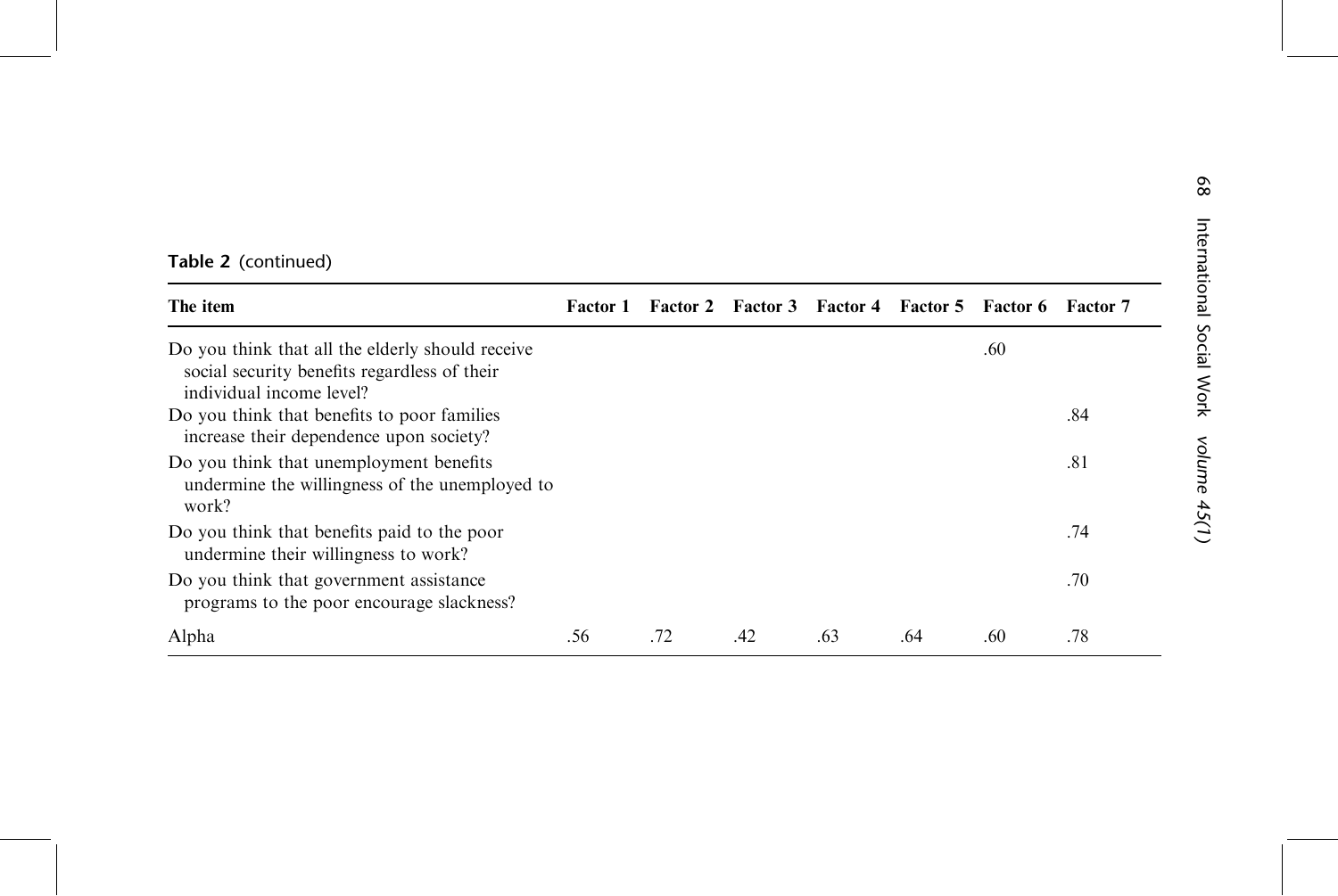| Do you agree that $\dots$                                                                             | <b>Factor 1</b> |     | Factor 2 Factor 3 Factor 4 |     |
|-------------------------------------------------------------------------------------------------------|-----------------|-----|----------------------------|-----|
| People are unemployed because they do not make sufficient effort to find work?                        | .78             |     |                            |     |
| People are poor because they prefer to live at the expense of others?                                 | .78             |     |                            |     |
| People are poor because they lack sufficient will-power?                                              | .78             |     |                            |     |
| Most of the unemployed do not really want to work?                                                    | .73             |     |                            |     |
| People are poor because they tend to spend their money irresponsibly?                                 | .60             |     |                            |     |
| Poverty is the result of a society that is organized on the basis of a free market?                   |                 | .77 |                            |     |
| Unemployment is the result of the government's economic policy?                                       |                 | .65 |                            |     |
| People are poor because they belong to socially excluded population groups?                           |                 | .54 |                            |     |
| Financial pressures are a significant cause of crime?                                                 |                 |     | .76                        |     |
| Criminal offenses are the result of society's failure to provide the basic needs of<br>individuals?   |                 |     | .70                        |     |
| Poverty, unemployment and racial discrimination are significant factors in the<br>emergence of crime? |                 |     | .65                        |     |
| People are poor because they did not have equal educational and occupational<br>opportunities?        |                 |     | .64                        |     |
| Criminal offenses committed by an individual are a symptom of mental problems?                        |                 |     |                            | .87 |
| The roots of criminal offenses are to be found in the intra-personal problems of<br>the criminals?    |                 |     |                            | .75 |
| Alpha                                                                                                 | .81             | .50 | .68                        | .49 |

#### Table 3 The factor scores of the four factors of the questionnaire on the source of social problems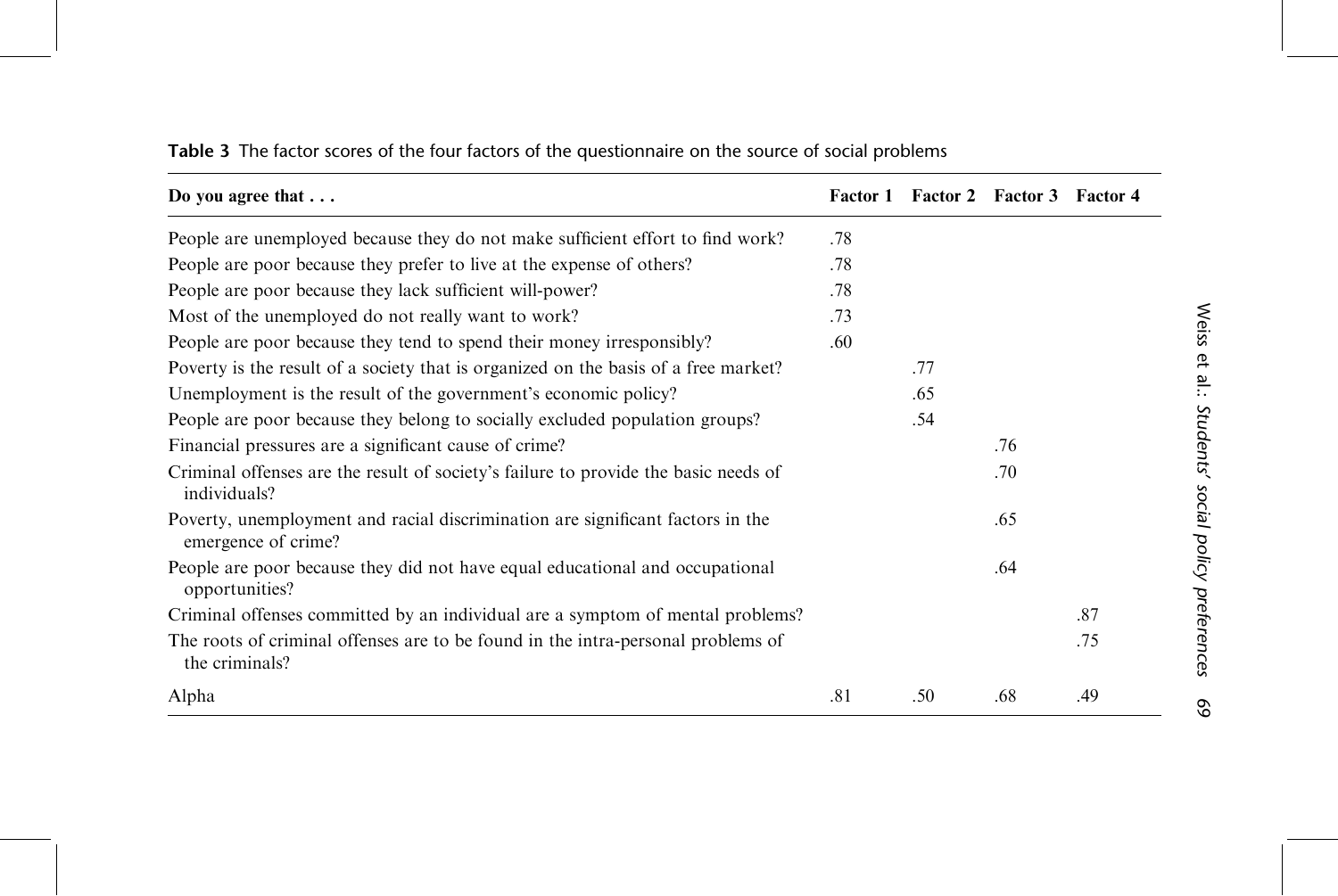#### 70 International Social Work volume 45(1)

- $2^{\circ}$ 'Social sources of poverty/unemployment', which included three questions, one of which was 'Do you agree that poverty is the result of a society that is organized on the basis of a free market?'.
- 3. 'Social causes of delinquency', which also consisted of three questions, one of which was 'Do you agree that criminal offenses are the result of society's failure to provide the basic needs of individuals?'.
- 'Psychological causes of delinquency', which consisted of two  $4<sup>1</sup>$ questions, one of which was 'Do you agree that most criminals suffer from states of mental stress that are the cause of their illegal actions?'.

#### $Procedure$

The questionnaires were distributed anonymously in required courses taught to first-year students in the four universities during the first weeks of studies, in the second half of 1998. All the questionnaires were completed voluntarily by the students in class.

#### Statistical procedure

In order to discover if the preferences of the students differed between the universities, the major statistical tool employed was a one-way MANOVA. In cases in which the differences were found to be significant, univariate ANOVA analyses were undertaken in order to examine the differences between the universities with regard to each of the factors. When found to be significant the analysis was followed by a Scheffe test to identify the source of the differences.

As significant differences were found between the four universities regarding the demographic variables – gender, marital status, age and socioeconomic status of the parents (see Table 1) – MANCOVA analyses were undertaken with regard to the interval variable, while MANOVA analyses were undertaken with regard to gender and marital status. These tests sought to discern whether the differences between the various groups were a result of demographic differences.

#### **Results**

#### Students' attitudes towards social policy

The mean scores received on each of the factors relating to the views of the students regarding social policy preferences in each of the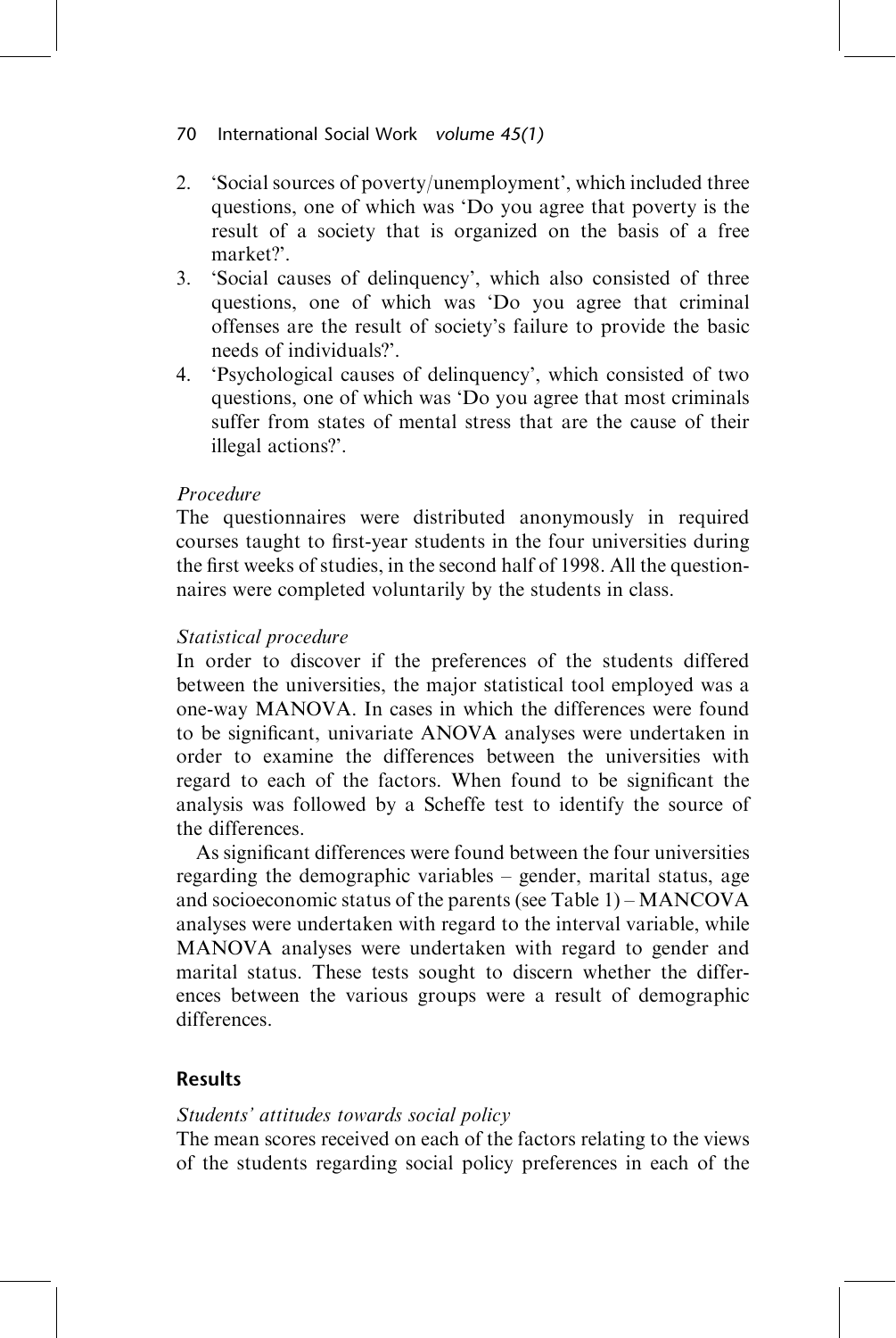universities are presented in Figure 1. As can be seen in the figure, there are variations in the views of the students in the different universities. In a one-way MANOVA analysis, these variations were found to be significant  $(F(21, 1260) = 22.71; p < .001)$ . In order to discover the source of the differences, univariate ANOVA tests were undertaken with regard to each of the factors. In these analyses, significant differences were found in all the factors apart from that described as 'personal willingness to finance the welfare state'.

Figure 1 shows that with regard to state responsibility for housing, the mean scores of all four groups of students were over, or near, 4, indicating a high level of support. Nevertheless, the univariate ANOVA test showed significant differences  $(F(3, 424) = 3.16)$ ;  $p < .05$ ). The Scheffe test indicated that significant differences were found between the Pennsylvania and Tel Aviv groups, with the latter group of students more strongly supporting state intervention in this field.

As for state responsibility for welfare, the mean scores of all the groups were around 4, with the exception of the Jerusalem students. And, indeed, the univariate ANOVA results indicated significant differences between the groups  $(F(3, 424) = 50.03; p < .001)$ . The mean scores of the Tel Aviv group were significantly higher in comparison with the other groups. By contrast, the mean scores of the Jerusalem students were the lowest and were found to be significantly different from the other groups included in the survey.

The greatest differences between the groups were found with regard to state responsibility for redistribution  $(F(3,424) = 74.28)$ ;  $p < .001$ ). The most supportive were social work students in Tel Aviv and in Anglia, whose mean scores were over 4. Their support for this type of social policy was similar to that expressed for state intervention in the welfare and housing fields. The Pennsylvania students followed, with the Jerusalem students significantly the least supportive of state intervention in redistribution.

As for financing the welfare state, the mean scores of all four groups were similar and no significant differences were found  $(F(3,424) = 2.70; p > .05)$ . Students in all the universities expressed lukewarm readiness to fund the welfare state and its programs.

An examination of the views of the respondents with regard to the negative impact of welfare services upon the individual indicates that the means scores of all the groups are below 3, with the exception of the Jerusalem students. This can be observed in the significant differences found in the univariate ANOVA test  $(F(3, 424) = 21.84$ ;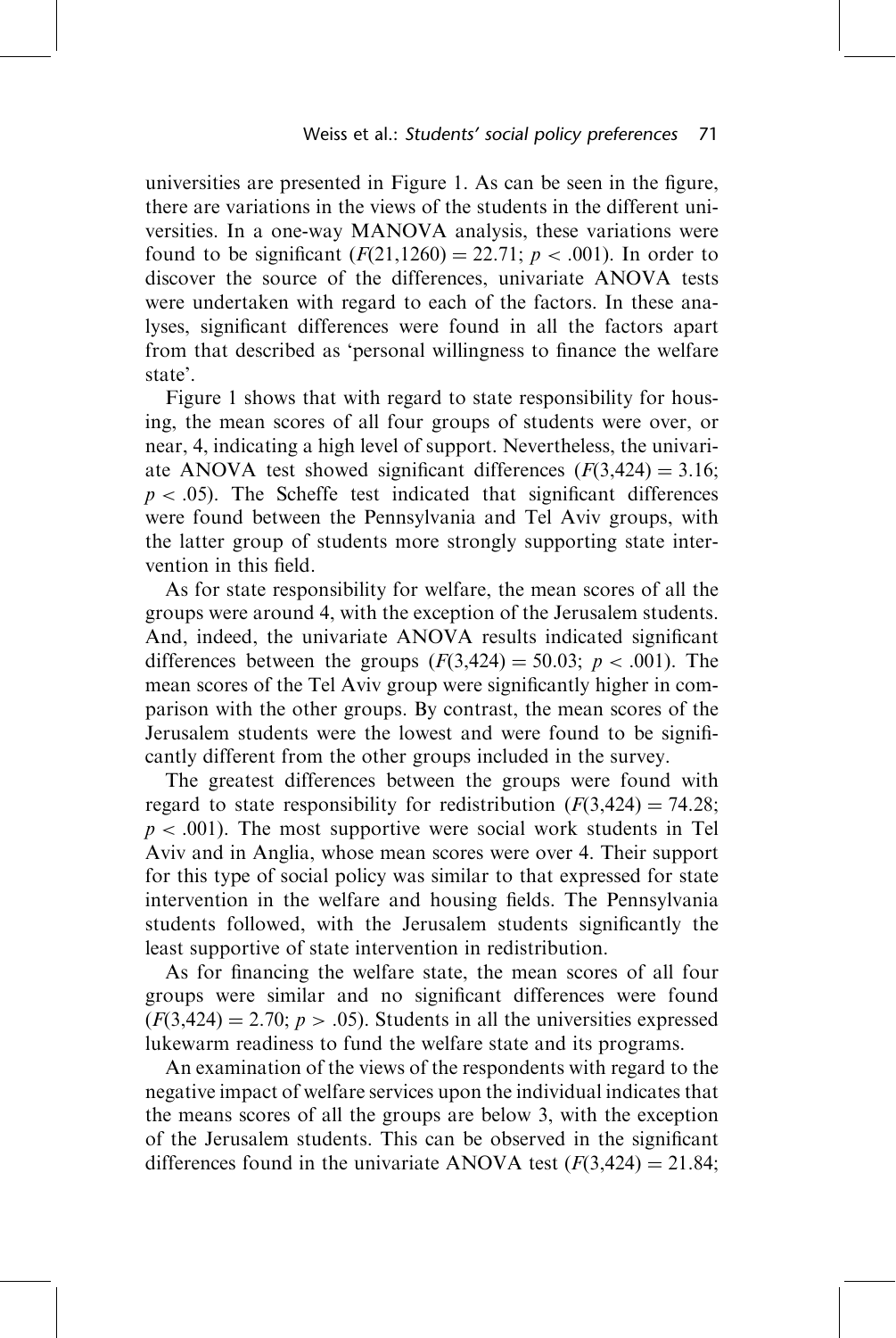

Figure 1 Mean scores of student attitudes towards social policy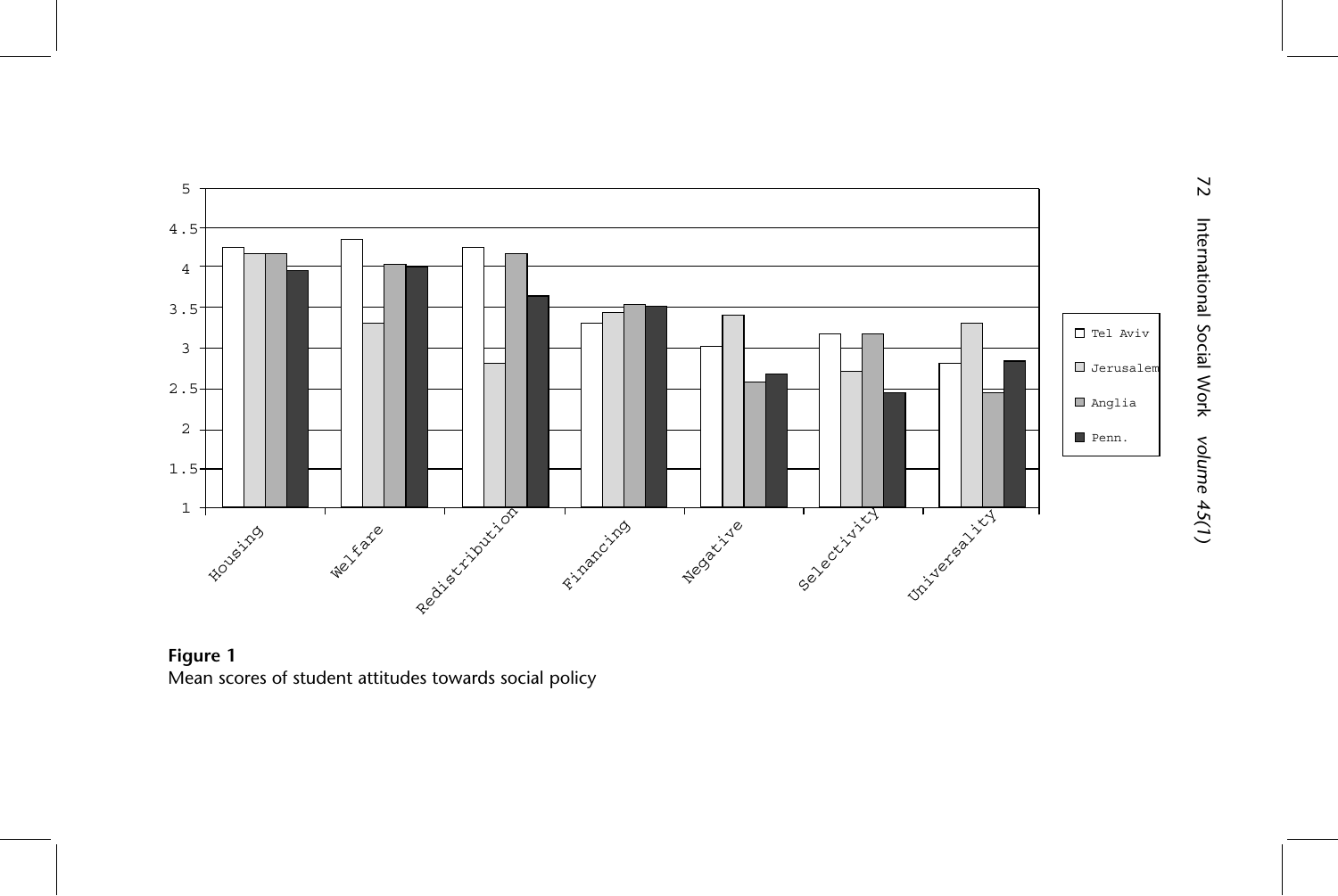$p < .001$ ). The mean score of the Jerusalem group was 3.39, indicating that the Jerusalem students, who were significantly the least supportive of the welfare state idea, also tended to be the most conscious of the negative impact of welfare. Statistically significant differences were also found between the Tel Aviv students and those in Pennsylvania and Anglia, with the Israeli students more conscious of the negative impact of welfare services upon clients.

As for support for selective or universal services, the univariate ANOVA results indicated significant differences between the groups both with regard to selective  $(F(3, 424) = 19.8; p < .001)$ and universal  $(F(3,424) = 13.27; p < .001)$  services. The findings show that the mean scores of the Tel Aviv and Anglia students were similar. As can be seen in Figure 1, the members of these two groups preferred selective services, targeted at the poor, over universal services for all. By contrast, among their counterparts in Jerusalem and Pennsylvania there were higher levels of support for universal services for all members of a defined social category than for selective, targeted services.

#### The students' views on the source of social problems

Figure 2 presents the mean scores of the four groups of students regarding the sources of social problems. The results with regard to the problem of poverty/unemployment indicate that students in all four universities place greater emphasis upon social causes than upon a lack of individual motivation. In other words, among the students of social work in all four universities studied social. rather than individual, approaches dominate in the etiology of poverty and unemployment. This trend is also dominant for explanations for delinquency, but only among students in the British and American universities in the study. While the students in Pennsylvania and Anglia preferred a social explanation to a psychologically-based approach, the attitudes of the two groups of Israeli students were different. The mean scores of both of the Israeli groups indicate that both of the two explanations received similar levels of support and neither was clearly preferred.

In order to ascertain if there were differences between the views of students in the four universities with regard to the perceived source of social problems, a one-way MANOVA analysis was undertaken. The findings indicated that the differences between the universities were indeed significant  $(F(12, 1266) = 17.28; p < .001)$ . Univariate ANOVA tests were then undertaken in order to find the source of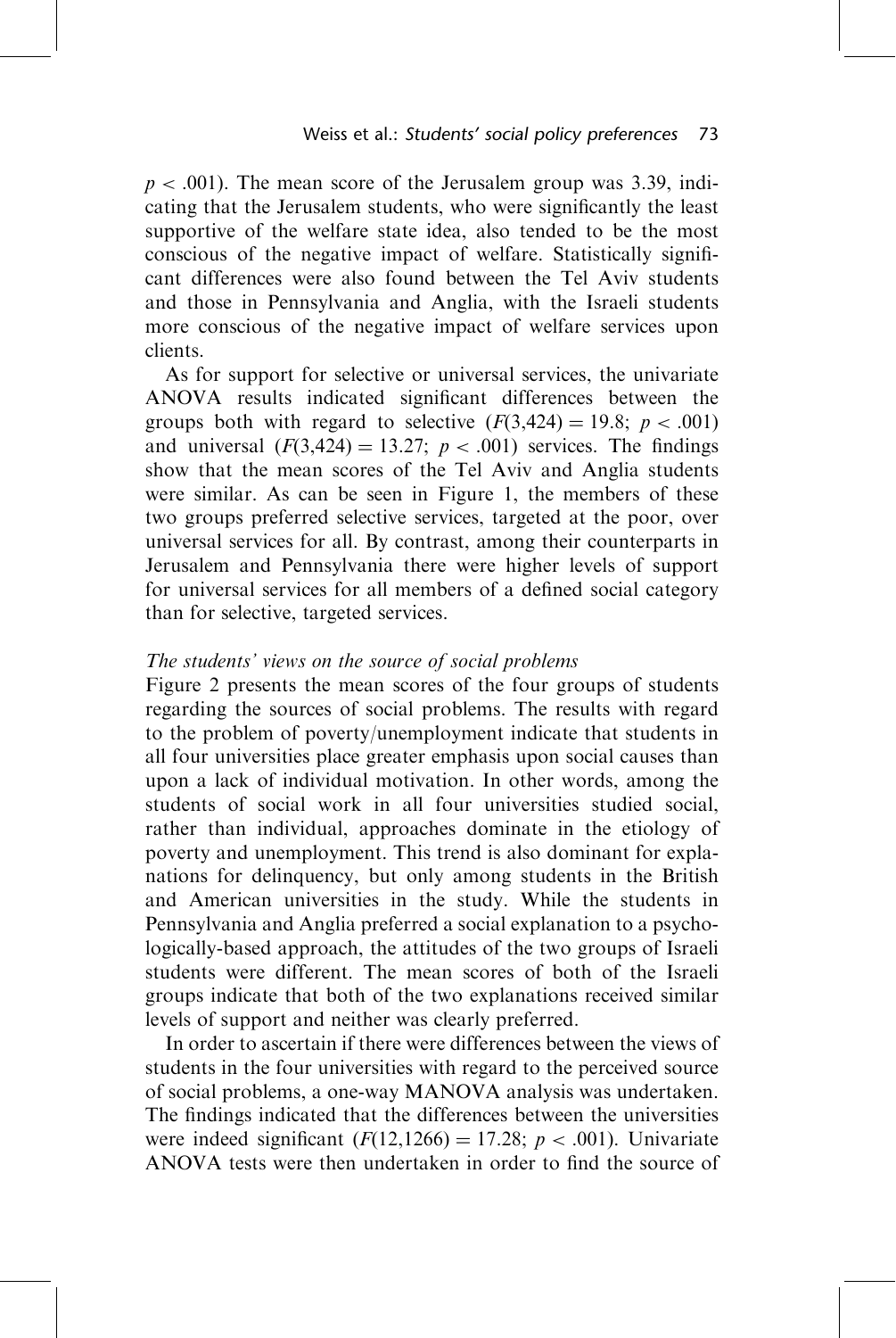

Mean scores of student attitudes towards the source of problems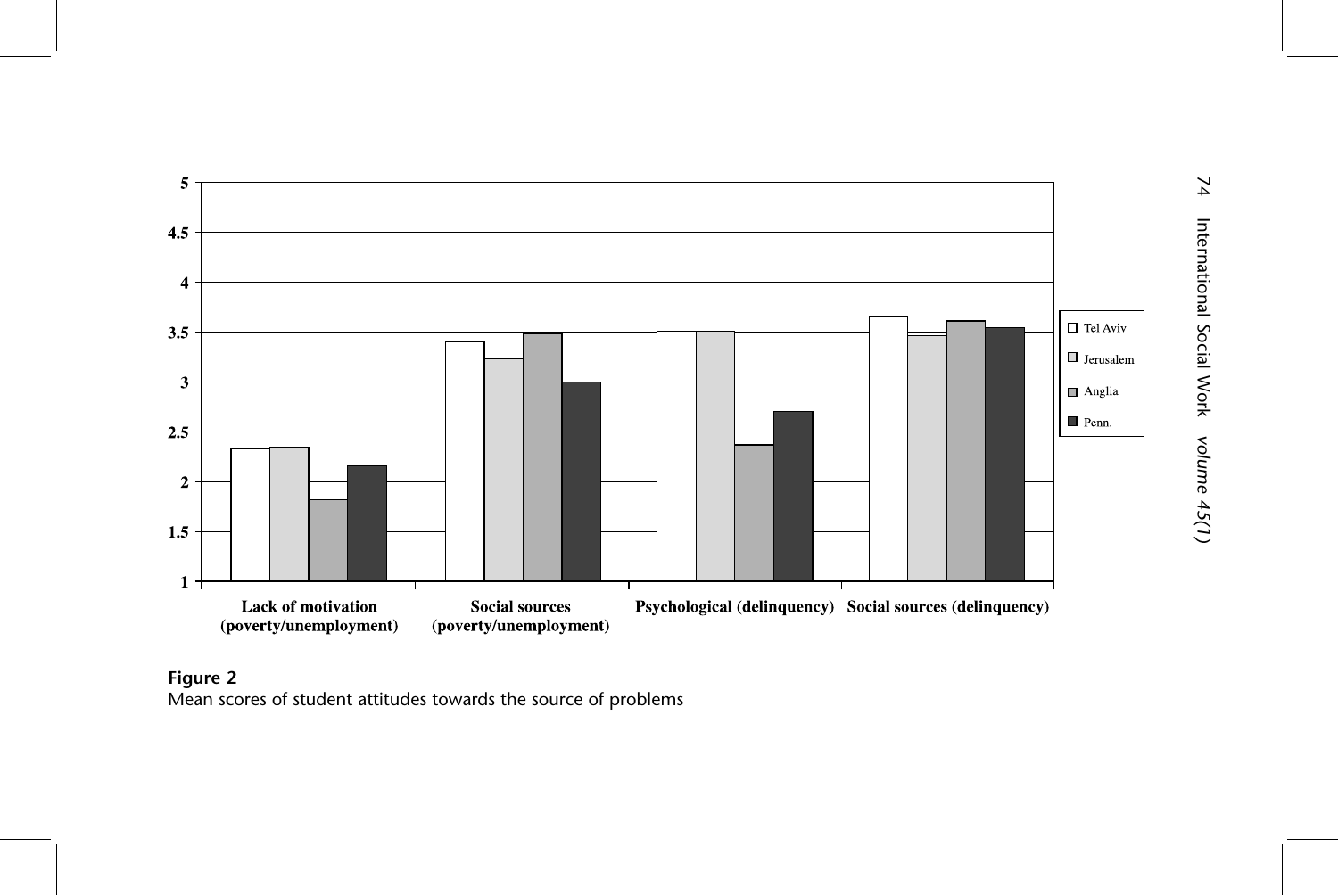the differences regarding each of the separate factors. An examination of the differences between the universities for each of the factors indicates that significant differences between the universities were found with regard to three factors: 'a lack of personal motivation as a cause of poverty/unemployment'  $(F(3, 423) = 8.31)$ ;  $p < .001$ ); 'social sources of poverty/unemployment'  $(F(3, 423) =$ 11.31;  $p < .001$ ); 'psychological causes of delinquency'  $(F(3, 423) =$ 60.03;  $p < .001$ ). No significant differences were found with regard to 'the social causes of delinquency'  $(F(3, 423) = 1.61; p > .05)$ .

As can be seen in Figure 2, the British students were significantly the least supportive of the claim that a lack of motivation is a cause of poverty and unemployment when compared with the other three groups. With regard to the social causes of poverty and unemployment, the mean scores of the American students were the lowest and significantly different from those of the other students.

With regard to 'psychological causes of delinquency', significant differences were found between the Israeli students and those of their counterparts in Pennsylvania and Anglia. The Israeli students tended to place greater importance upon psychological factors as a cause of delinquency. A significant difference was also found between the British and the American students, in that the British students gave less credence to the psychological factors than did the American students

#### **Discussion**

The findings of this study on the social policy preferences of social work students at the very beginning of their studies and the ways in which they explain the sources of social problems point to a number of common trends among students in the three different welfare states. Alongside these common trends, the study indicates that there is a divergence of views among the various groups on a number of issues.

If we sum up the results of the four groups in respect to the welfare state issues (the role of the state in welfare, housing and redistribution), we find that the mean results for all the groups were above or near 4, except in one of the measures of the Jerusalem group. These findings underline the fact that among the students in all three countries, there is firm support for the welfare state and for the main characteristics of social policy in welfare states, that is, state intervention that deals with the needs of citizens in fields such as welfare, housing and even redistribution. Nevertheless, differences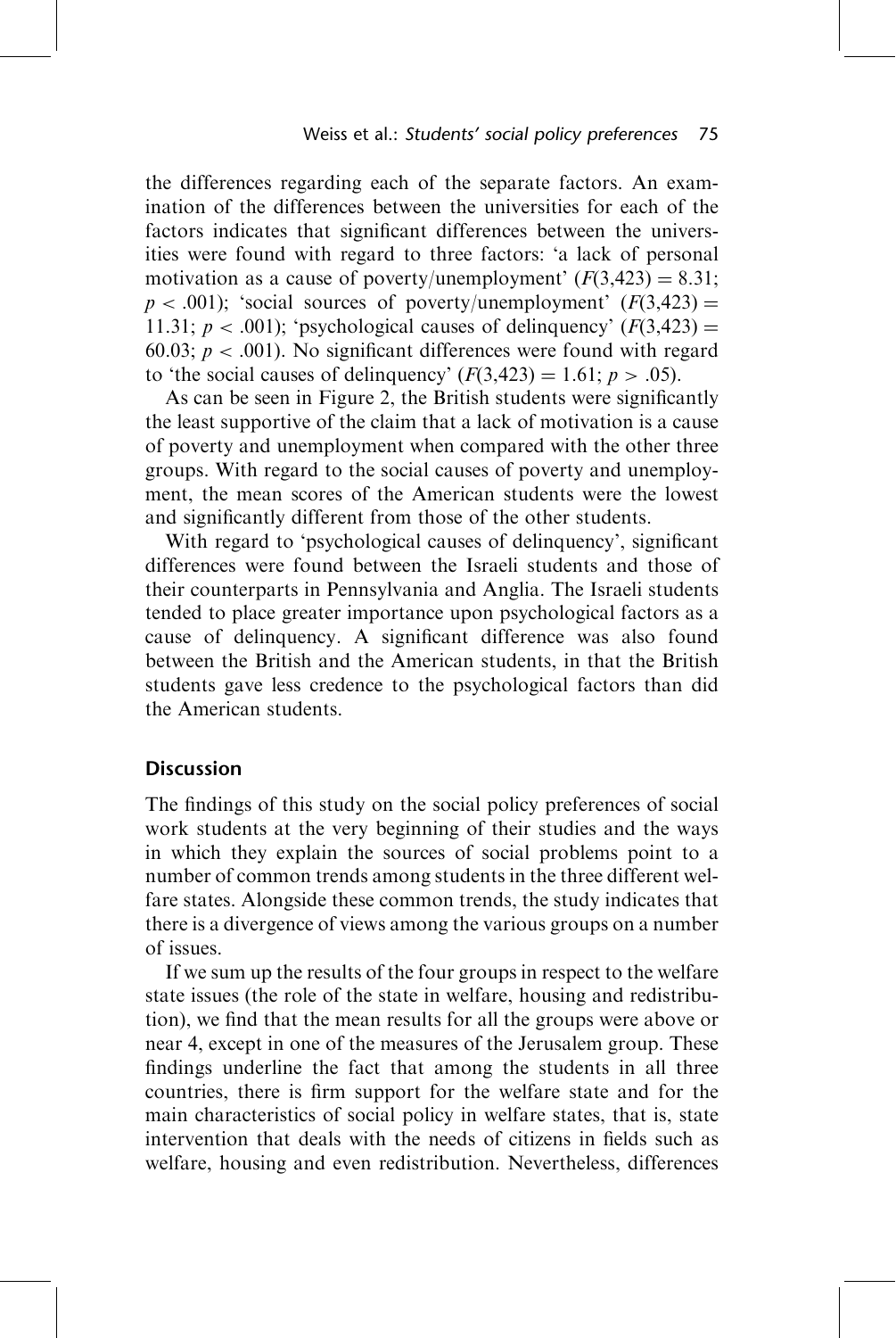were identified in the degree of support for state intervention in these fields, as expressed by students in the various universities. The Tel Aviv students were most supportive of state intervention, followed closely by the British students. The Jerusalem students were the least supportive of the welfare state among the student groups. Interestingly, in contrast to the fluctuations in support for welfare state policies between the different universities, there was a considerable degree of convergence with regard to the issue of financing the welfare state. On this issue, the views of all the student groups were similar: they all expressed lukewarm readiness to pay for the welfare state.

The responses to questions relating to the perceived impact of welfare services indicated that there is relatively little support for the claim that these services have a negative impact on clients. Positions regarding this issue do not appear to be linked to views on the welfare state itself. Thus, while the Tel Aviv group was very supportive of the welfare state, its mean score on welfare's negative impact was higher than those of the British and American student groups. Clearly, the students at the Anglia and Pennsylvania schools of social work were much less preoccupied by the negative implications of these services than their Israeli counterparts.

The findings on universal and selective services indicate that strong support for the welfare state does not necessarily imply similar support for universal services. Indeed, we have found that the opposite is the case in this study. The two groups that expressed the strongest support for the three factors regarding welfare state intervention in the welfare, housing and redistribution fields  $-$  the Tel Aviv and Anglia groups – were also the most supportive of selective services. The student groups in Jerusalem and Pennsylvania, that were the least supportive of welfare state intervention in these fields, preferred universal services.

Regarding the source of social problems, social factors are perceived as the most dominant cause of poverty and unemployment by all the students. The dominance of social causes can also be observed in the responses regarding delinquency on the part of the British and American groups. By contrast, the Israeli students tend to place a greater emphasis upon personal psychological causes of delinquency than do the British and American students and they have no clear preference for either psychological or social causes for delinquency.

The study's findings indicate that, despite the changes that have occurred in welfare states over the last two decades, the critique of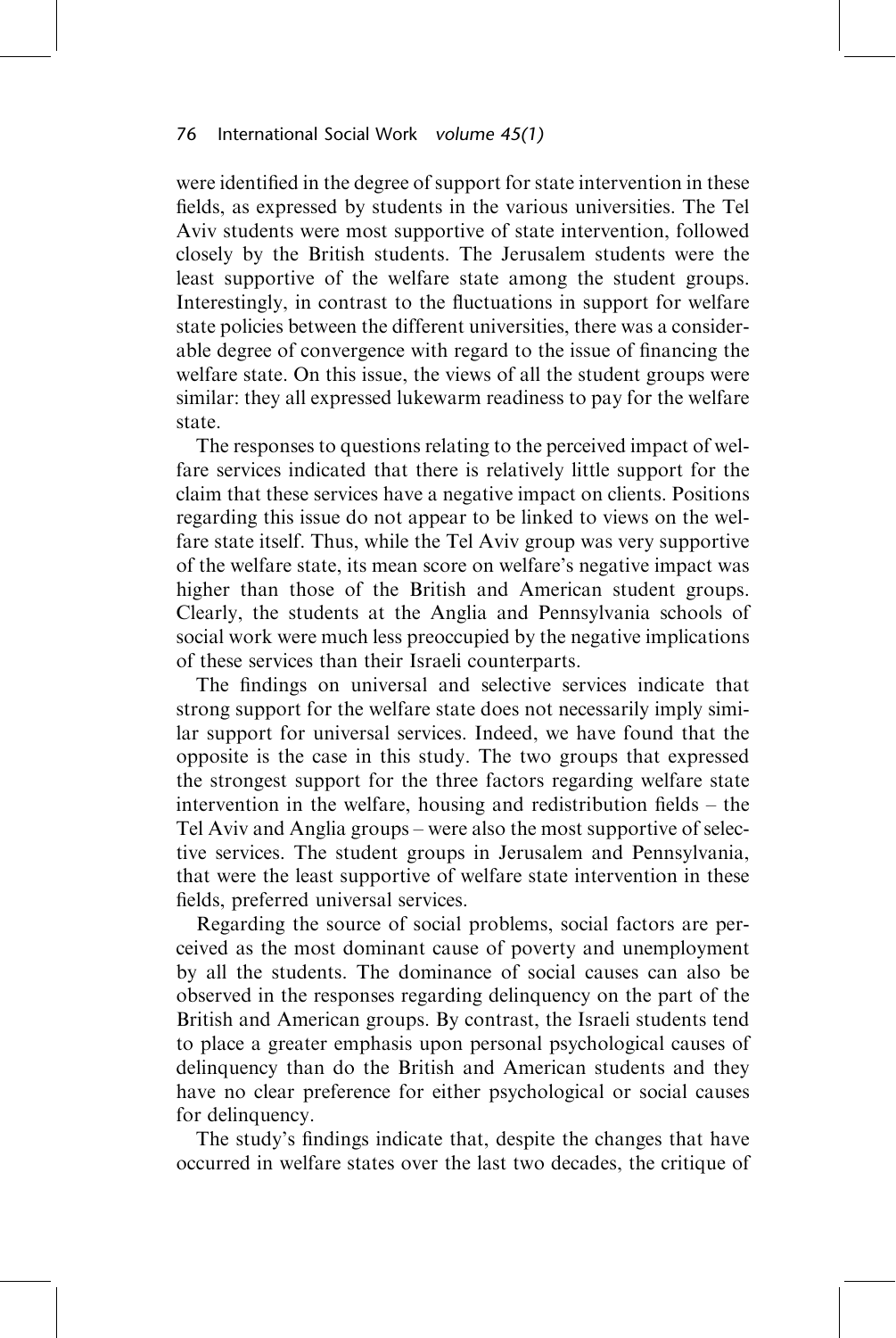the welfare state and the emphasis upon personal responsibility that have dominated public debate in Britain, the United States and Israel during these years, social work students still appear to adhere to some of the core views of the social work profession. As noted above, the social work students surveyed here tend to accept the claim that the sources of personal distress are rooted primarily in the social structure. Moreover, they place responsibility for dealing with social problems and the redistribution of resources upon the welfare state.

Nevertheless, as noted, the findings uncover a number of differences between the different groups with regard to levels of support for different welfare state policies and the sources of distress. The fact that the MANCOVA analysis did not yield any significant differences based on the demographic variables indicated that. regardless of significant variations between the four samples, the explained variation in attitudes towards the welfare state appears to reflect institutional and cultural variations across countries. Thus, for example, the scores of the American students with regard to state support for housing were lower than those of the other student groups. This can be construed as reflecting the fact that, while in Britain and Israel intervention in housing is traditionally perceived as the responsibility of the state, this is not the case in the United States (Forrest et al., 1990; Heady, 1978; Roter and Shamai, 1990). Another example is the tendency among Israeli students to place greater emphasis on the psychological causes of delinquency than their American and British counterparts. This may reflect the approach to delinquency in Israeli social work, which employs an intra-psychic explanation and is dominated by an individualized treatment model (Weiss, 1998).

The results of the study indicate that, with regard to most of the issues examined, the Jerusalem group was least supportive of the welfare state and most preoccupied by its negative impact. In particular, the differences between the responses of members of this group and those of the other Israeli group are marked. These differences may be explained by the political preferences of members of the two Israeli groups. In a  $X^2$  test, significant differences were found between the students in these two groups regarding responses to a question relating to their party choice in the last general elections  $(X^2 = 5.48; d.f. = 1; p < .05)$ . The findings indicated that more students in the Tel Aviv group voted for center-left and left parties (56 percent as compared with 41 percent of the Jerusalem group), while among the Jerusalem students, support for the right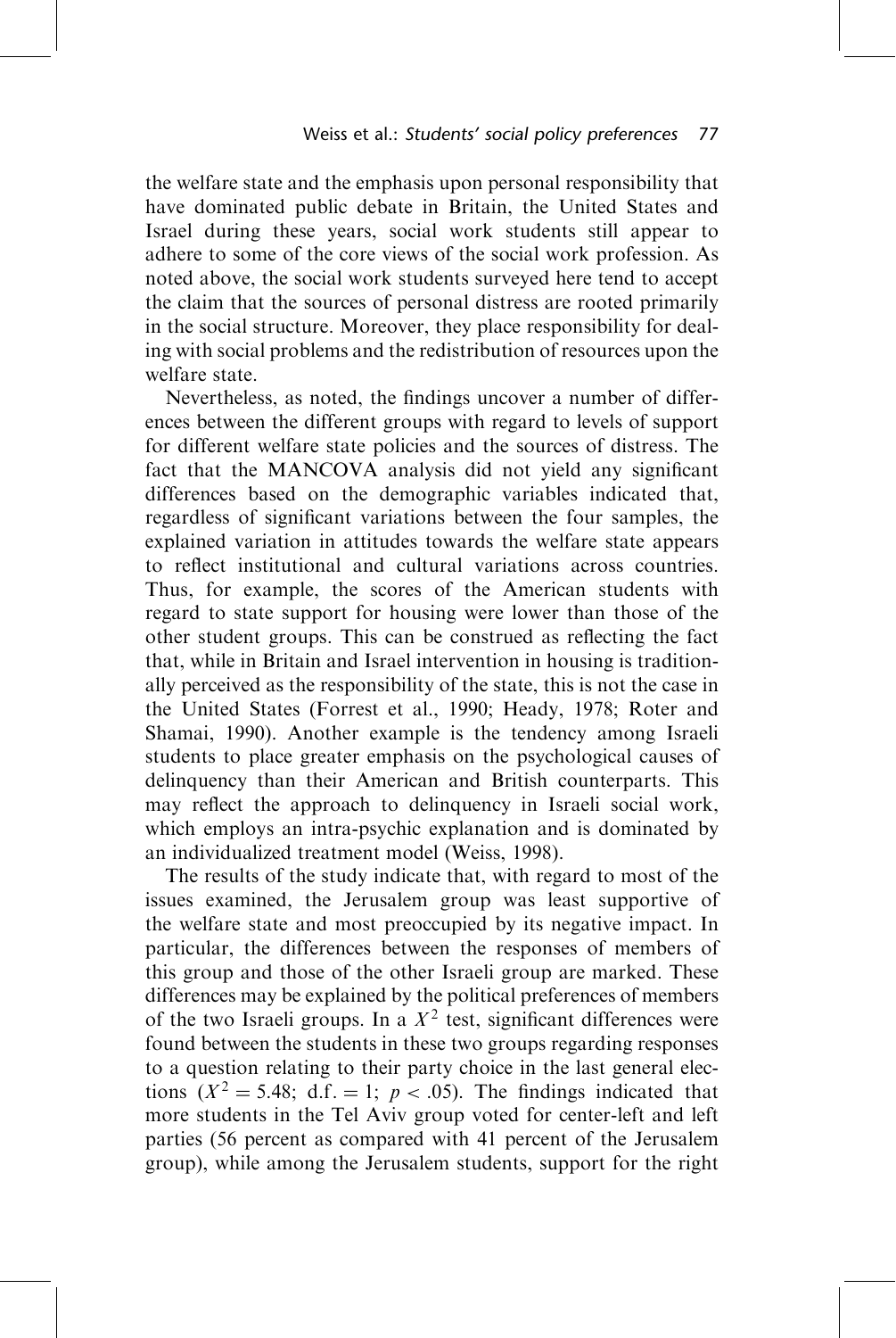was more marked. Although parties on the left in Israeli politics tend to be outwardly supportive of the welfare state and state intervention in the economy, the major right party, the Likud, adheres to a free-market approach to the economy.

The findings also point to an interesting lack of coherence in the responses of students: support for state intervention in various fields is not necessarily linked to support for the type of universal services most associated with the traditional Beveridge welfare state. Indeed, those students most supportive of the welfare state were also the most enthusiastic proponents of selective services. The lack of support for universal services may be a reflection of changing attitudes towards the nature of the welfare state and the erosion of non-targeted services in recent years in public debate. However, it may also be linked to the instinctive logic of students most committed to social change and redistribution to focus state support upon the most needy. This position may also be linked to a lack of knowledge regarding the negative implications of selectivity. On the whole, there is much less consistency in the responses of the Israeli students than their counterparts in the United States and Britain. This may be a result of the fact that the British students are both older than their Israeli counterparts and often have field experience. In the case of the American students, they begin their social work studies after having taken a four-year college degree. In the British case, some of the students are actually employees of social service departments whose training is funded by these services. By contrast, the Israeli students tend to be younger and lacking any professional experience or academic training, although most of them were discharged from a mandatory  $2-3$  years' military service shortly before they entered university.

### Conclusion

The findings presented here provide very little support for the claim that social workers' reluctance to engage in policy practice and social change after their graduation is linked to their initial views on the causes of social problems and the role of the state in their alleviation. Indeed, this study of the views of social work students at the beginning of their training in three different welfare states indicates that they support a major role for the state in dealing with social problems. With regard to the sources of social problems, the findings tend to reinforce the conclusions of studies undertaken in various welfare states during the 1970s and 1980s, which stressed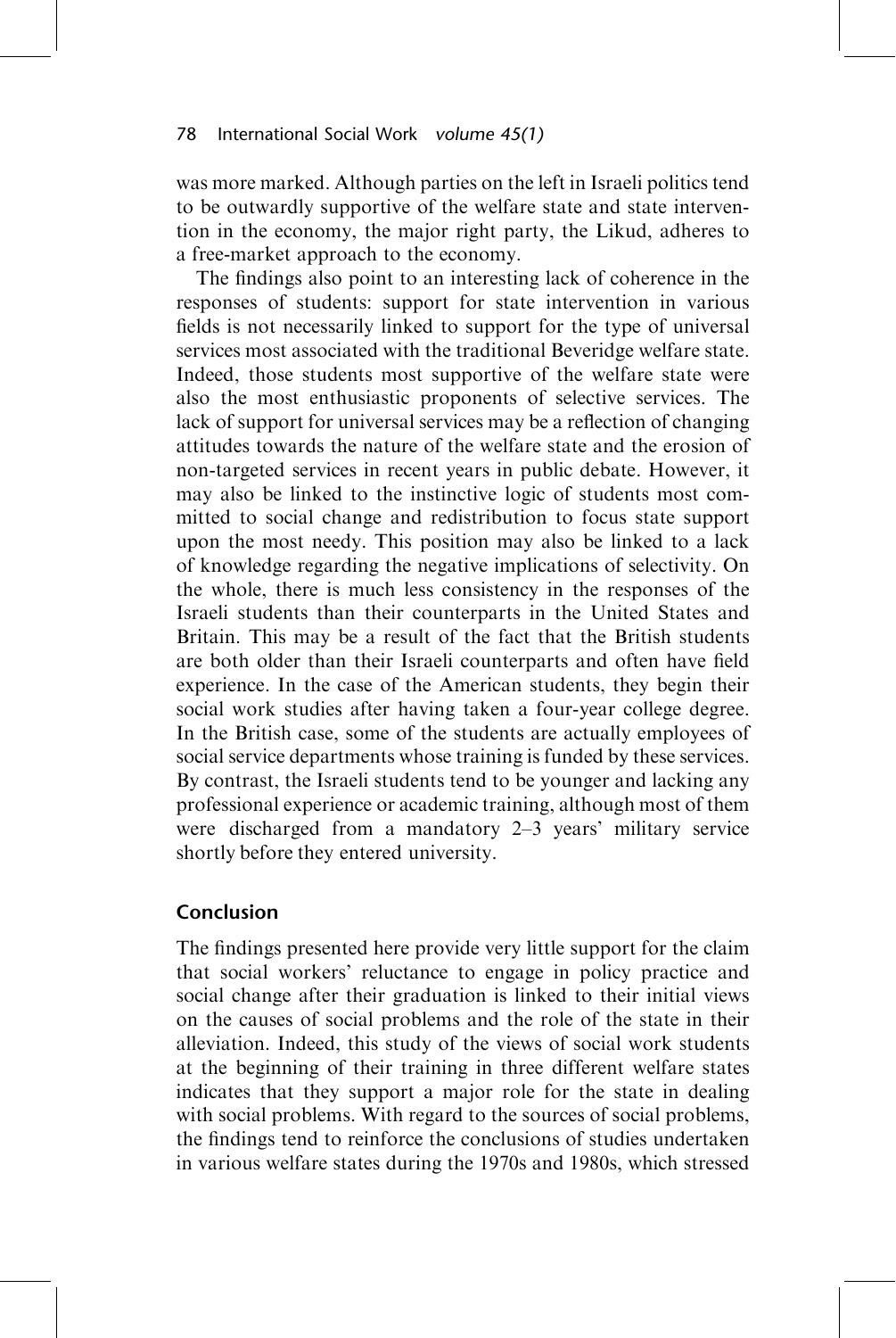the acceptance of structural explanations for distress on the part of social work students. Students embarking on the first stages of their professional education in schools of social work in the USA, the UK and Israel in the late 1990s grew up in times in which individualism, personal responsibility and the free market became key values in the political and social debate. However, this does not appear to have significantly undermined their understanding of the impact of social structure upon personal distress and their conviction that society has a key role in dealing with disadvantage.

However, based on current trends, it would appear that upon graduation very few of these students will actually engage in policy practice or social action. More likely, most will follow the well-trodden path that leads to direct practice and a focus on the individual and the family. The causes for this outcome do not appear to be rooted in the impact of the welfare debate upon the views of social work students beginning their professional training. The causes should be sought elsewhere: in the professional education process itself perhaps or in the contours of the profession and its institutional setting.

This study examined the attitudes of students of social work in a very limited number of schools of social work in each of the three countries studied. Clearly, these findings cannot be regarded as necessarily representative of the attitudes of all social work students in these countries. Further research in additional schools will be required in order to reinforce the general applicability of these conclusions

#### Acknowledgement

Dr Weiss would like to acknowledge the assistance provided by the Lady Davis Fellowship Trust.

#### **References**

Addams, J. (1910) Twenty Years at Hull House. New York: Macmillan.

Aviram, U. and J. Katan (1991) 'Professional Preferences of Social Workers: Prestige Scales of Populations, Services, and Methods in Social Work', *International Social* Work 34: 37-55.

Banks, S. (1995) Ethics and Values in Social Work. London: Macmillan.

Bargal, D. (1978) 'Value Judgement and Social Values Development Among Students of Social Work and Psychology'. Jerusalem: Hebrew University, School of Social Work, Series of Social Work and Social Welfare, No. 11 (in Hebrew).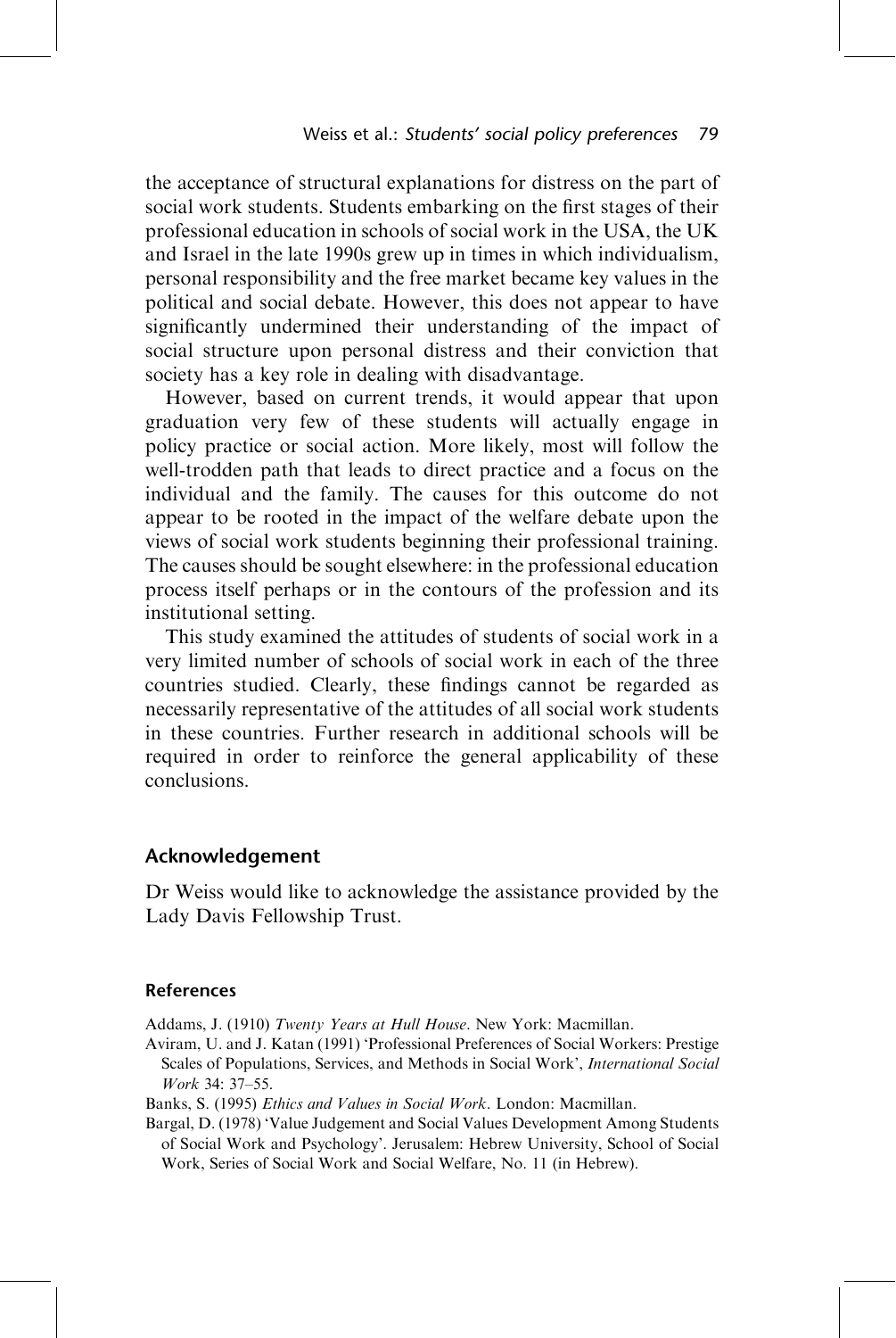- Benn, C. (1991) 'Social Justice, Social Policy and Social Work', Australian Social Work 44(4): 33-9.
- Cnaan, R.A. and S. Bergman (1990) 'Construction of Social Problems by Social Work Students', International Social Work 33: 157-74.
- Davis, L.E. and E.K. Proctor (1984) 'Student Racial Attitudes and Perceptions of Causal Events at Entry to Graduate Social Work Education', Journal of Sociology and Social Welfare 11(3): 623-38.
- Enoch, Y. (1988) 'Why Are They Different? Background, Occupational Choice, Institutional Selection and Attitudes of Social Work Students', Journal of Social Work Education 24(2): 165-74.
- Esping-Andersen, G. (1990) The Three Worlds of Welfare Capitalism. Cambridge: Polity Press.
- Figueira-McDonough, J. (1993) 'Policy Practice: The Neglected Side of Social Work Intervention', Social Work 38(2): 179-88.
- Forrest, R., A. Murie and P. Williams (1990) Home Ownership. London: Unwin Hyman.
- Gal, J. and I. Weiss (2000) 'Policy-Practice in Social Work and Social Work Education in Israel', Social Work Education 19: 485-99.
- Guttmann, D. and B. Cohen (1992) 'Teaching About Poverty in Israeli Schools of Social Work', International Social Work 35: 49-63.
- Heady, B. (1978) Housing Policy in the Developed Economy: the United Kingdom, Sweden and the United States. London: Croom Helm.
- Hindmarsh, J.H. (1992) 'The Impact of a University Qualifying Course: New Graduates Accounts', Issues in Social Work Education 12: 2-23.
- Jansson, B.S. (1990) Social Welfare Policy. Belmont, CA: Wadsworth.
- Jones, C. and T. Novak (1993) 'Social Work Today', British Journal of Social Work 23: 195-212.
- Jordan, B. (1990) Social Work in an Unjust Society. New York: Harvester Wheatsheaf.
- Karger, H.J. and M. Monnickendam (1991) 'The Radical Right and Social Welfare in Israel', in H. Glennerster and J. Midgley (eds) The Radical Right and the Welfare State, pp. 124–40. London: Harvester Wheatsheaf.
- Leighninger, L. and J. Midgley (1997) 'United States of America', in N.S. Mayadas, T.D. Watts and D. Elliott (eds) International Handbook on Social Work Theory and Practice, pp. 9-28. Westport, CT: Greenwood.
- Macarov, D. (1981) 'Social Work Students' Attitudes Toward Poverty: A Tri-national Study', Contemporary Social Work Education 4(2): 150-60.
- Marsland, D. (1995) Self Reliance. New Brunswick, NJ: Transaction.
- Murray, C. (1984) Losing Ground. New York: Basic Books.
- Parsloe, P. (1990) 'Social Work Education in the Year 2000', International Social Work 33: 13-25.
- Payne, M. (1997) 'United Kingdom', in N.S. Mayadas, T.D. Watts and D. Elliott (eds) International Handbook on Social Work Theory and Practice, pp. 161–83. Westport, CT: Greenwood.
- Pierson, P. (1993) Dismantling the Welfare State?. Cambridge: Cambridge University Press.
- Prager, E. (1988) 'American Social Work Imperialism: Consequences for Professional Education in Israel', in I. Ben-Shahak, R. Berger and Y. Kadman (eds) Social Work in Israel. Tel Aviv: Israel Association of Social Workers.